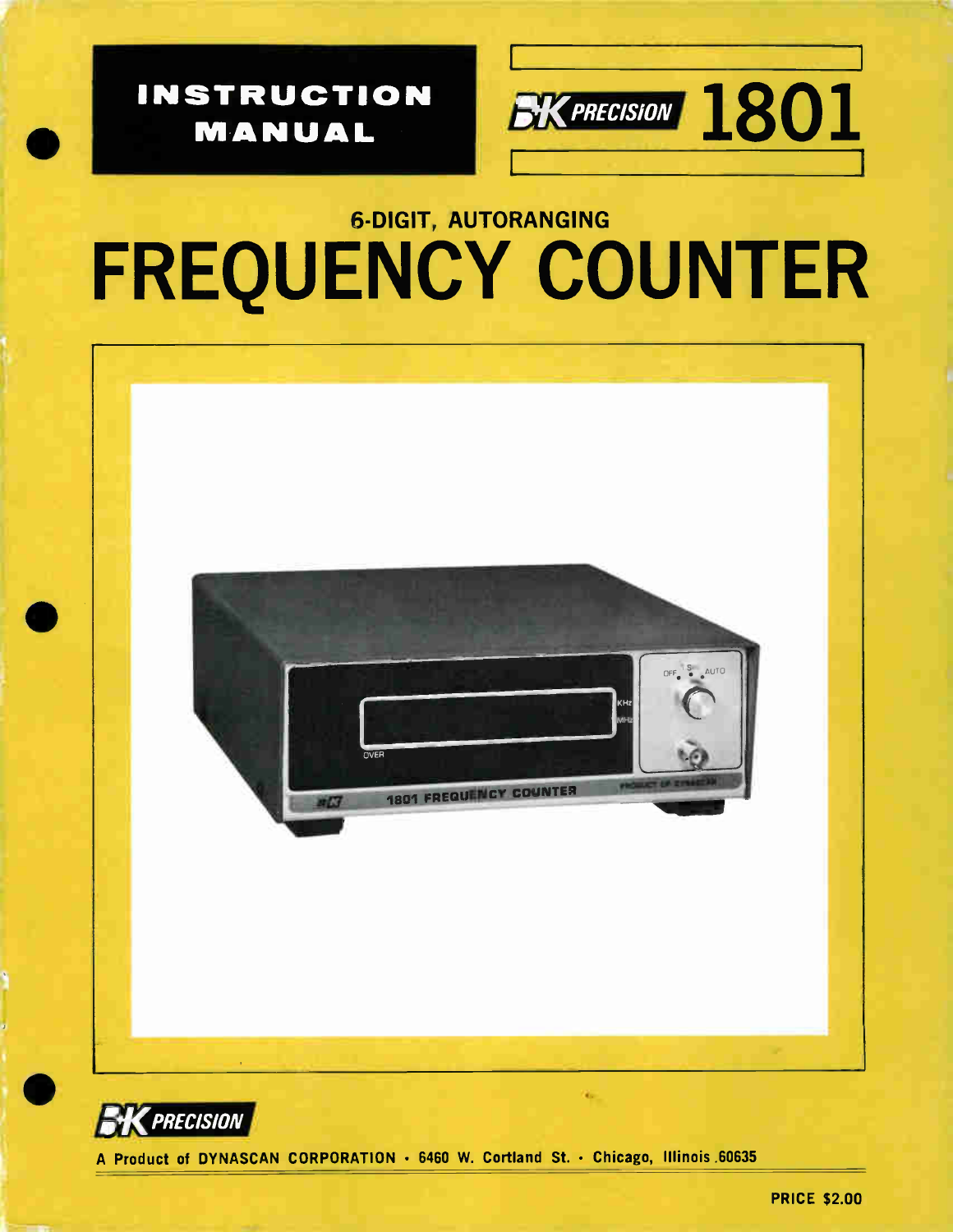# INSTRUCTION MANUAL

 $\bullet$ 

ł,

e

e

ì

k,

# FOR

# B & K-PRECISION

# MODEL 1801 6-DIGIT, AUTORANGING FREQUENCY COUNTER

PRECISION

DIVISION OF DYNASCAN CORPORATION 6460 W. Cortland Street Chicago, Illinois 60635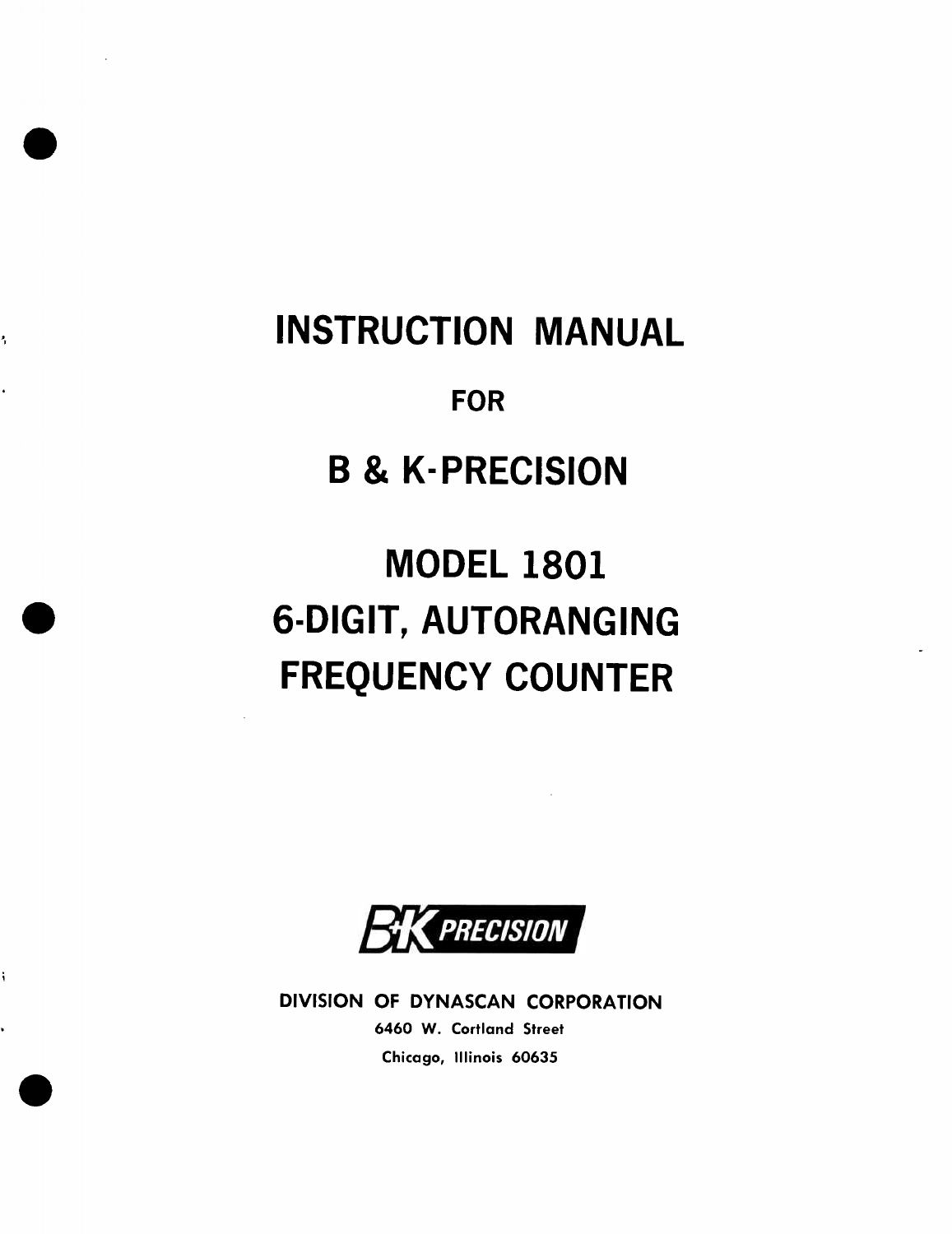# TABLE OF CONTENTS

•

4

•

•

| Page                                                                                               |  |
|----------------------------------------------------------------------------------------------------|--|
| INTRODUCTION $\ldots \ldots \ldots \ldots \ldots \ldots \ldots \ldots \ldots \ldots \ldots \ldots$ |  |
|                                                                                                    |  |
| OPERATING PROCEDURE                                                                                |  |
|                                                                                                    |  |
|                                                                                                    |  |
|                                                                                                    |  |
|                                                                                                    |  |
|                                                                                                    |  |
|                                                                                                    |  |
|                                                                                                    |  |
|                                                                                                    |  |
|                                                                                                    |  |
| <b>APPENDIX</b>                                                                                    |  |
|                                                                                                    |  |
|                                                                                                    |  |
|                                                                                                    |  |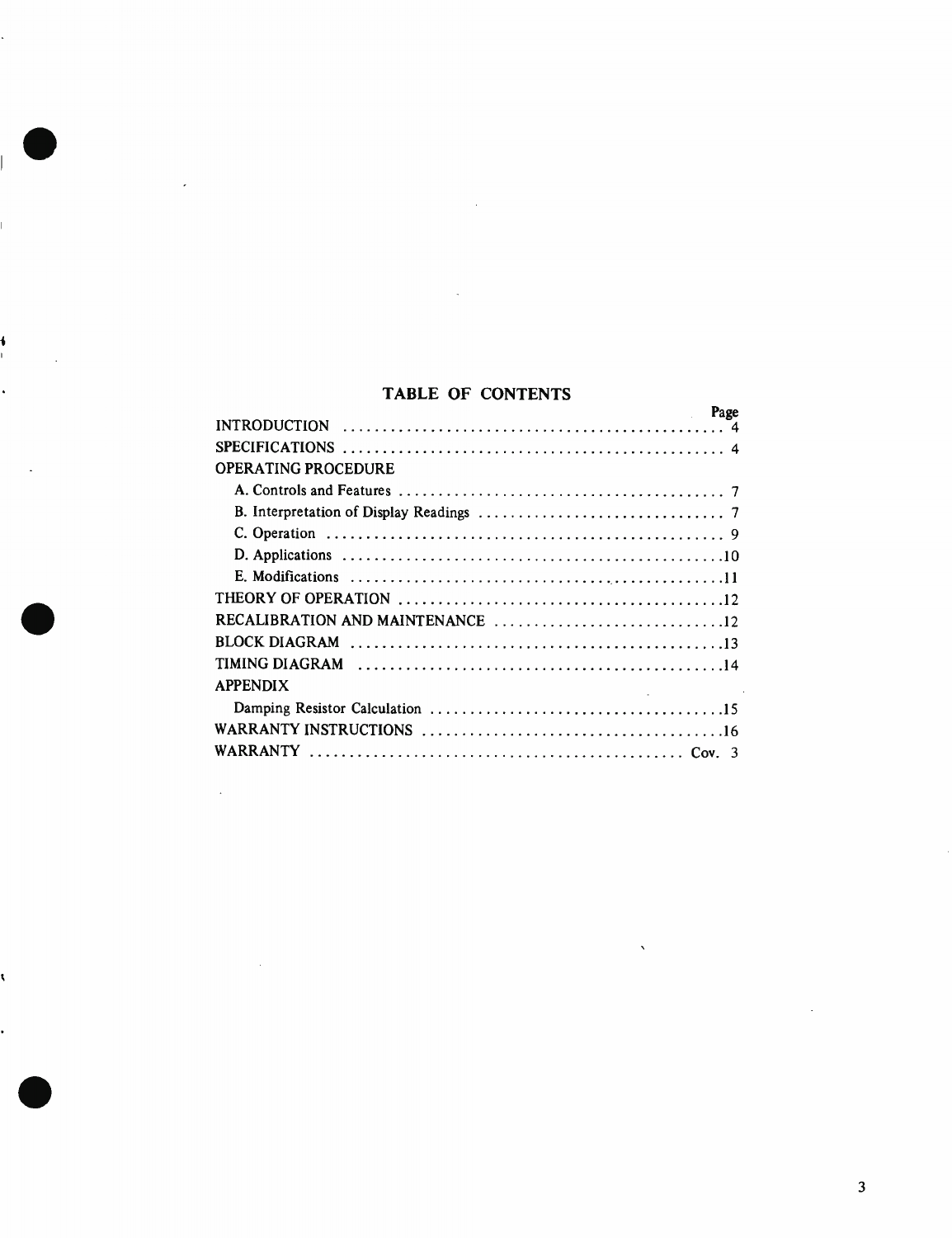The B & K Model 1801 is a high-quality, lightweight, autoranging counter designed for frequency measurement in the range from 20 Hz to 40 MHz. A front panel function switch selects  $\bf{1}$  SEC preset gate interval or  $\bf{A}$ UTO" range. In the AUTO position, the correct gate interval for maximum resolution without overranging the instrument is automatically determined and proper frequency unit indicators for KHz or MHz turned on. In the "1 SEC" position, the display will indicate frequency to the closest Hz even if the leading most significant digit (MSD) is beyond the display range. The input impedance of 1 megohm is ideal for use with a divide-by-10 probe for measurements where the source loading is critical.

The display consists of six 7-segment, solid state, numerical display units and three LED's (light-emitting diodes) for units and overrange indication.

An internal time base of 10 MHz is generated by a crystal-controlled oscillator. Provision has been made for the user to convert the instrument to operate from an external time base when extreme accuracy is desired. Consult our Customer Service Department for conversion instructions.

 $\bullet$ 

 $\bullet$ 

Rugged, compact design and exceptional accuracy combine to make this counter a valuable tool for the scientist, engineer, experimenter, hobbyist, and service technician. It not only is an excellent instrument for the laboratory, but also is rugged enough for use in the field. Low power consumption of under 25 watts facilitates its use with DC-to-AC power inverter.

# SPECIFICATIONS

### 1. FREQUENCY CHARACTERISTICS

| Range             | 20Hz to 40 MHz (guaranteed); 10<br>Hz to over 60 MHz (typical).<br>Function switch selects kHz or<br>AUTO display reading                                             |
|-------------------|-----------------------------------------------------------------------------------------------------------------------------------------------------------------------|
| Gate Time, Auto   | 10 mSEC or 100 mSEC (MHz<br>reading), or 1 SEC (kHz reading),<br>chosen automatically                                                                                 |
| Gate Time, Manual | 1 SEC (kHz reading, 1 Hz resolu-<br>tion).                                                                                                                            |
| Accuracy          | $\pm$ time base accuracy, $\pm$ 1 count.                                                                                                                              |
| Resolution        | 1 Hz                                                                                                                                                                  |
| Display           | Frequency of input signal with<br>automatically positioned decimal<br>point. Units of measurement<br>(kHz, MHz) displayed in front<br>panel by illuminated indicator. |

### 2. INPUT CHARACTERISTICS

| Impedance            | 1 megohm, shunted by 20 pF.                                                                                                                                                                     |
|----------------------|-------------------------------------------------------------------------------------------------------------------------------------------------------------------------------------------------|
| Protection           | Diode-protected.                                                                                                                                                                                |
| Connector            | <b>BNC</b> (Front Panel)                                                                                                                                                                        |
| Coupling             | AC                                                                                                                                                                                              |
| Sinewave Sensitivity | 30 mV rms (guaranteed); $15 \text{ mV}$<br>rms (typical); 20 Hz to 40 MHz.                                                                                                                      |
| Maximum Input        | 200 V (peak AC + DC) to 500 Hz;<br>derate linearly to 100 V (peak AC<br>$+DC$ ) at 1 kHz.<br>100 V (peak $AC + DC$ ) 1 kHz to 5<br>MHz; derate linearly to 50 V<br>(peak $AC + DC$ ) at 40 MHz. |

### 3. INTERNAL TIME BASE CHARACTERISTICS (REFERENCED TO 25° C. AFTER 30-MINUTE WARM-UP)

| Type                         | Crystal oscillator                                                      |
|------------------------------|-------------------------------------------------------------------------|
| Frequency                    | 10 MHz                                                                  |
| Setability                   | $\pm 0.1$ PPM $(\pm 1$ Hz)                                              |
| Line Voltage<br>Stability    | Better than $\pm 1$ PPM for $\pm 10\%$ line<br>voltage variation.       |
| Temperature<br>Stability     | Better than $\pm 0.001\%$ (i.e. $\pm 10$<br>PPM) from 0-50° C. ambient. |
| <b>Maximum Aging</b><br>Rate | 10 PPM/Year, 1 PPM/ Month.                                              |

### 4. DISPLAY CHARACTERISTICS

| <b>Visual Display</b>       | 6 digits with overflow, kHz and<br>MHz indicators.                         |
|-----------------------------|----------------------------------------------------------------------------|
|                             | Overflow Indication Flashing light indicates display<br>range is exceeded. |
| Display Refresh<br>Interval | Fixed; 200 mSEC plus gate in-<br>terval.                                   |

# 5. GENERAL

|                 | Power Requirements 105 to 130V, 117V nominal, 60<br>Hz; 25 watts maximum. |
|-----------------|---------------------------------------------------------------------------|
| Dimensions      | $3-5/16$ " H x 8-11/16" W x 10-1/2" D.                                    |
| Shipping Weight | $5 - 1/2$ lbs.                                                            |
| Handle          | Combination "Kick Stand" and<br>handle attached to bottom of<br>unit.     |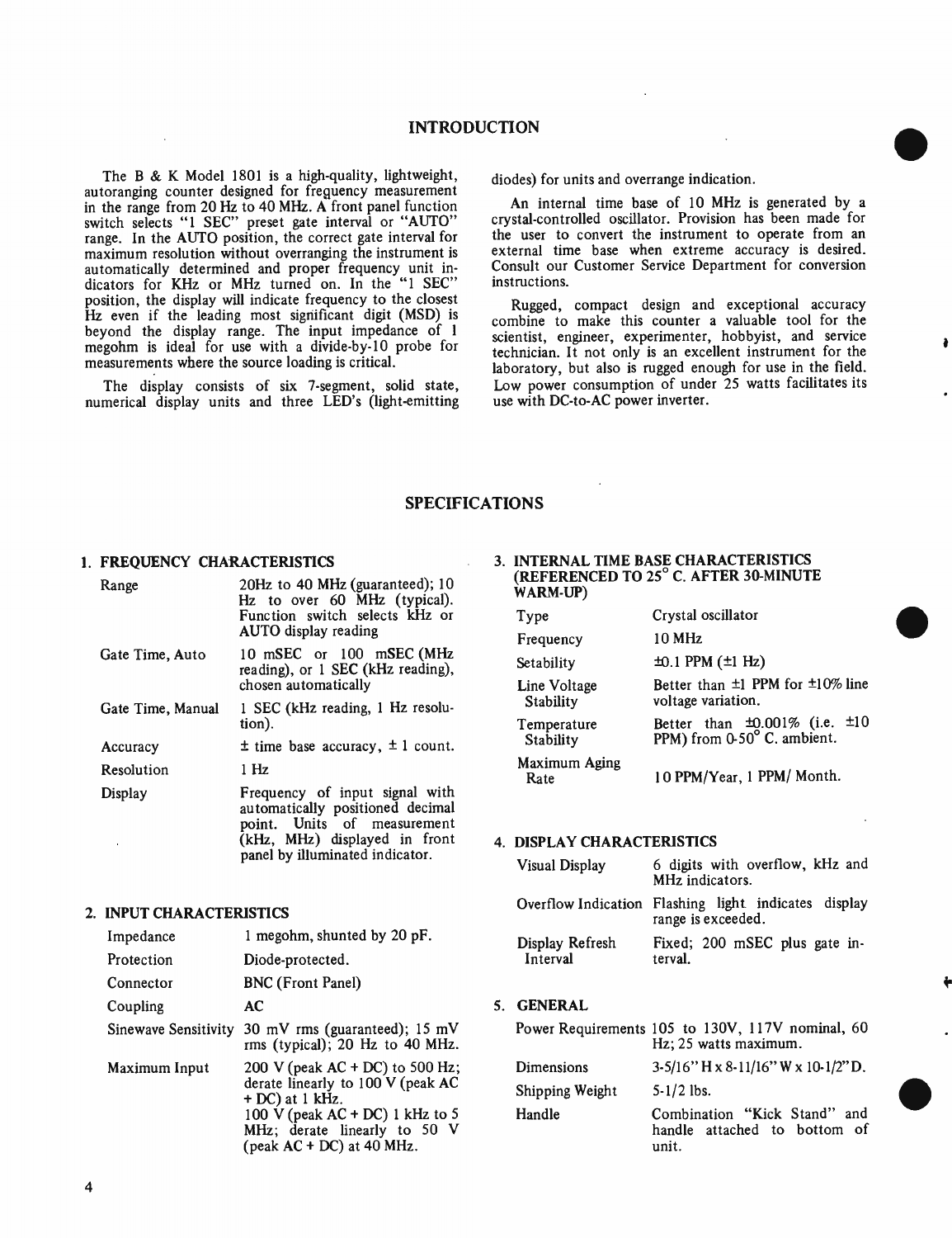

 $\bullet$   $\bullet$   $\bullet$   $\bullet$ 

 $\bullet^{\circ}$ 

 $\bullet$ 

FREQUENCY (Hz)

Fig. 1. Maximum input protection derating curve.

 $\bullet$ 

rite.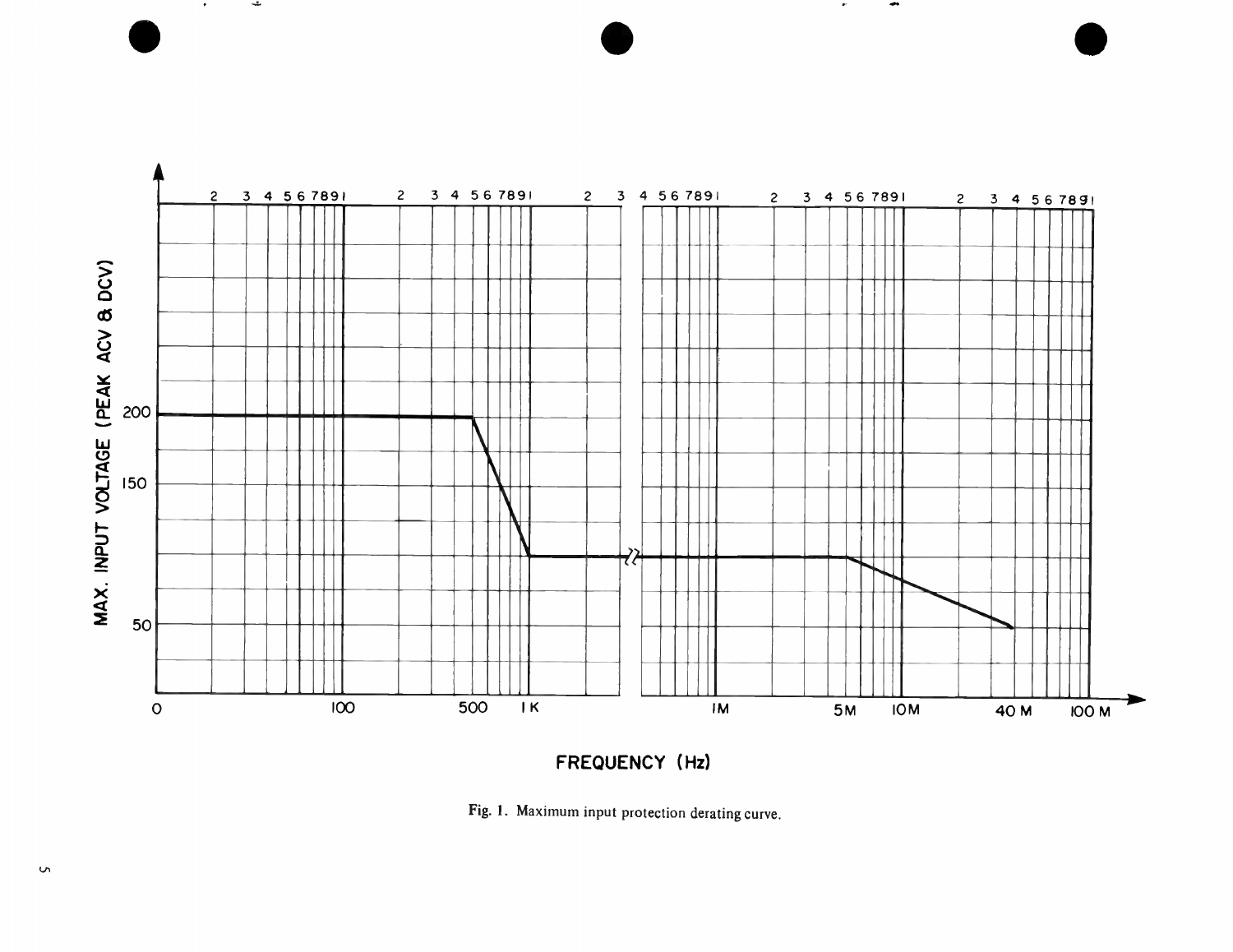

Fig. 2. Input sensitivity curve.

 $\bullet$   $\bullet$   $\bullet$ 

 $\circ$ 

 $\mathbf{A} = \mathbf{0}$  .

 $\overline{\phantom{a}}$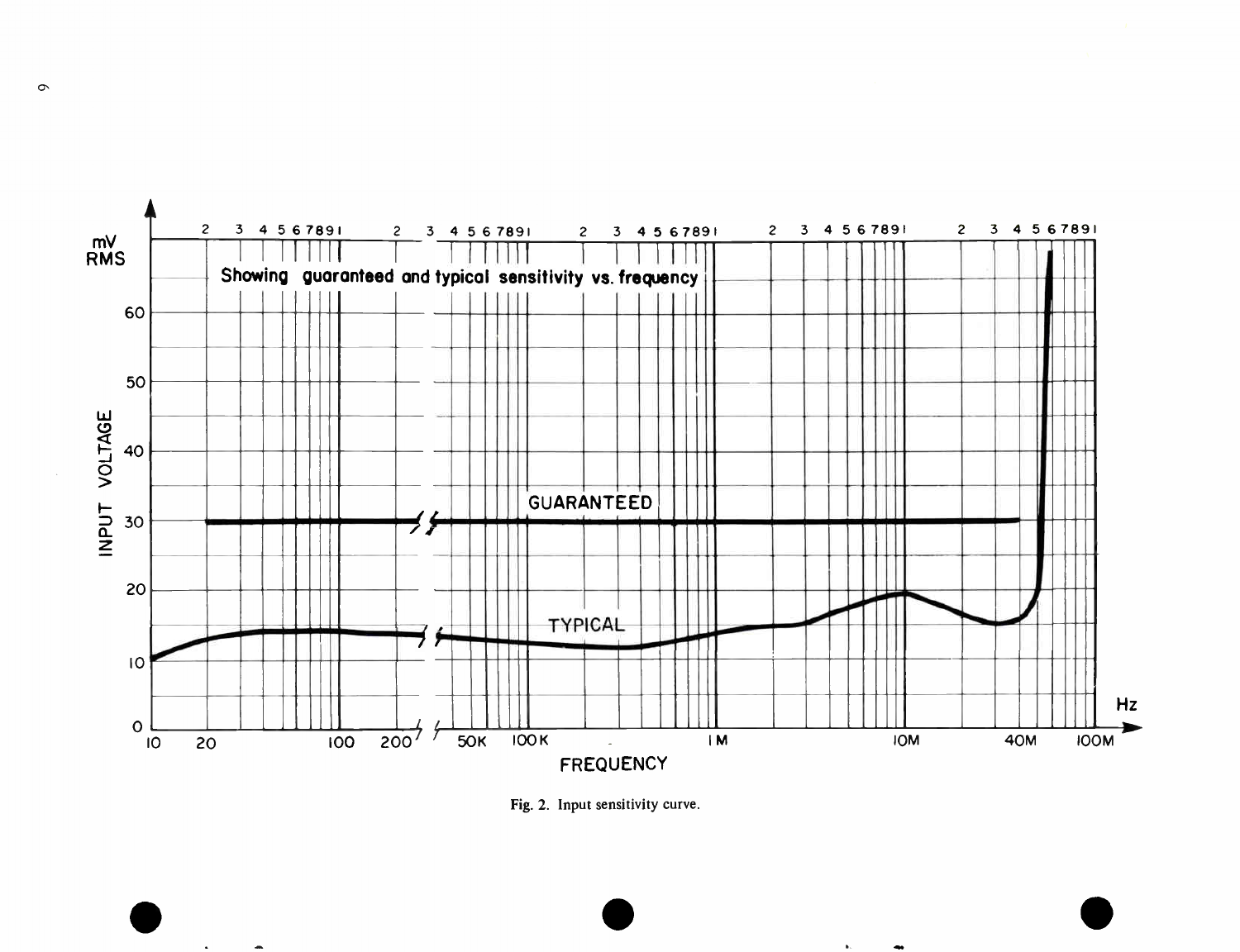# OPERATING PROCEDURE

- A. CONTROLS AND FEATURES<br>1. FUNCTION SWITCH. Turns instrument on and selects preset (1 SEC.) or AUTO counting range. In the AUTO range mode, proper gate interval is automatically selected by the instrument to fill all six digits, starting with the most significant digit, without overflow (also referred to as "overrange").
	- 2. INPUT JACK. BNC type jack. 1 megohm impedance allows the use of a standard 10:1 frequency-compensated probe which reduces the loading effect on the signal source. Use of a non-compensated probe will limit the measurement sensitivity at high frequencies.
	- 3. kHz FREQUENCY UNIT INDICATOR. Indicates that the decimal point is placed to read measured

frequency in kHz. This indicator is always on when the function switch is in the 1 SEC position, and the decimal point is as shown in Fig. 3.

- 4. MHz FREQUENCY UNIT INDICATOR. Indicates that decimal point is placed to read measured frequency in MHz.
- 5. NUMERICAL DISPLAY. Indicates frequency of the input signal.
- 6. OVERRANGE INDICATOR. Flashes when the frequency is beyond the selected display range.
- 7. STAND. Can be pushed against chassis so that the unit will sit on its feet, or can be pulled out to tilt the unit at a convenient viewing angle.



Fig. 3. Controls and features.

## B. INTERPRETATION OF DISPLAY READINGS

For purposes of identification, the six display digits of the counter will be identified numerically as shown in the display drawing of Fig. 4.



Digit #1 is to the extreme right and digit #6 is to the extreme left. In addition, the most significant digits (MSD) and least significant digits (LSD) are indicated.

Three indicator lights are shown in Fig. 4. If, in the following discussion, a particular indicator is lit, it will be shown as a solid circle. If it is not lit, it will be shown as in Fig. 4.

When the function switch is in the 1 SEC position, the decimal point is located as shown in Fig. 4' and the kHz lamp is lit. All readings are then indicated in kiloHertz. For example, if a frequency of 654,321 Hz is to be measured, the display would be as shown in Fig 5. With the function switch still in the 1 SEC position, a measurement of 321 Hz would be displayed as shown in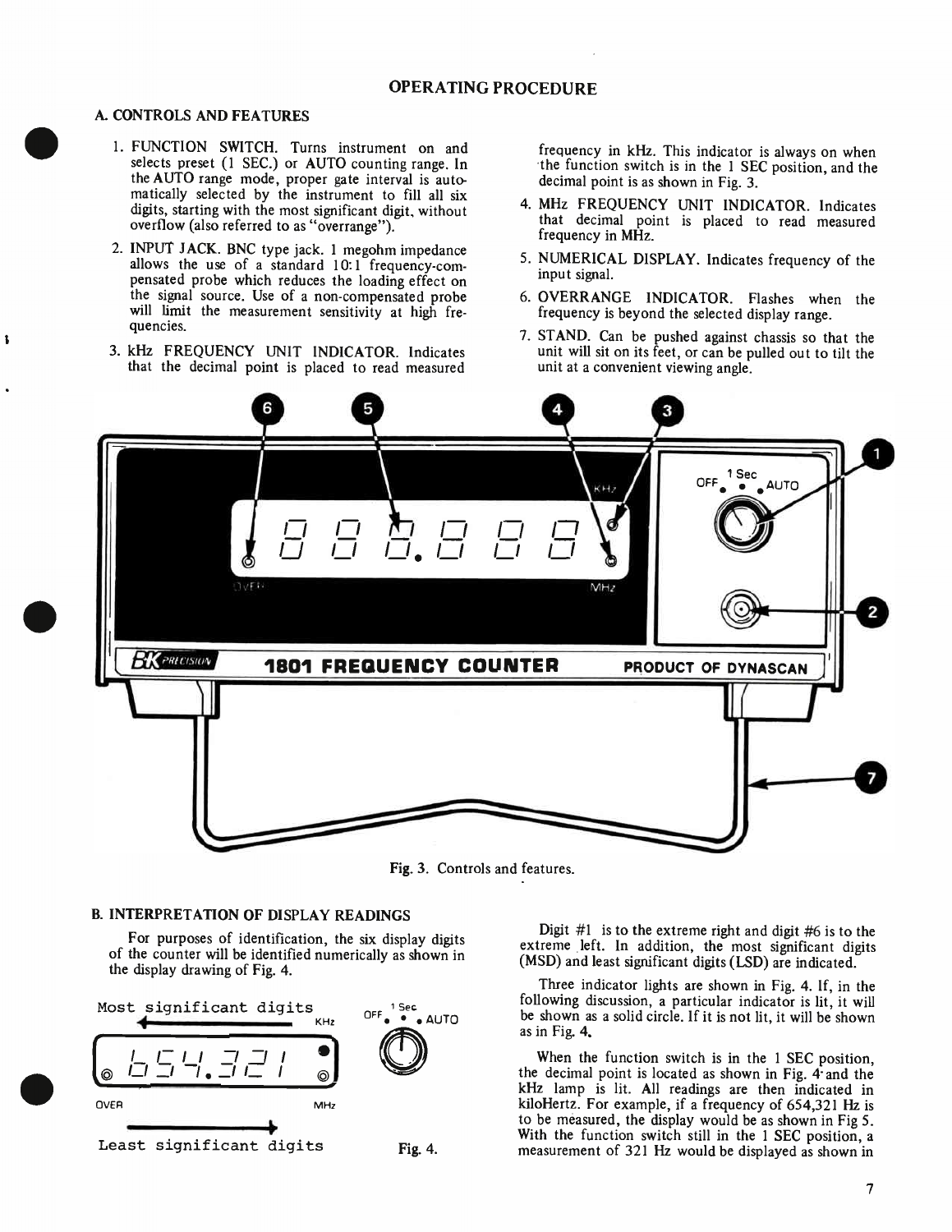Fig. 6. Note that the unused digits register as zeros and the decimal point is retained in the kiloHertz position. The reading is displayed as 000.321 kHz, which is actually 321 Hz.



If a frequency of 21 Hz is measured, the display would read as shown in Fig. 7, which is 000.021 kHz. It should be noted here that as fewer digits are displayed, the accuracy of the reading decreases, because of the uncertainty of the last digit. With a tolerance of ±1 count on the reading displayed, a frequency of 21 Hz may actually be displayed as 20, 21 or 22 Hz.



With the function switch in the 1 SEC. position, and with the reading greater than 1 MHz (for example, 1,654,321 Hz) only the last six digits of the frequency being measured will be indicated, as shown in Fig. 8. Note that the kHz lamp is lit and that the OVER lamp is flashing. This indicates that the most significant digit is not being displayed in the frequency count.



Maximum resolution to the Hz is obtained under these conditions because the least significant digit is displayed; however, the first and most significant digit cannot be determined.

When the condition described above occurs, the function switch should be placed in the AUTO position. The display corresponding to measurement of the frequency 1,654,321 Hz would then appear as shown in Fig. 9.



Note that the MHz lamp is now lit and that the least significant digit (1) is no longer being displayed at the right end of the display, and the most significant digit (1) has been added at the left end of the display. When the most significant digit is displayed, the OVER lamp is off.

Δî

 $\overline{1}$ 



Now consider the case in which a measurement is to be performed at 39.654321 MHz. With the function switch in the AUTO position, the frequency reading will be displayed as shown in Fig. 10. Notice that the two least significant digits ( $2$  and 1) have been deleted. Also, the MHz lamp is lit, indicating the reading is displayed in MegaHertz. Because the most significant digits (3 and 9) are displayed, the OVER light is not lit. If it is desired to obtain maximum resolution of the frequency being measured (in other words, down to the Hertz), the function switch must be placed in the 1 SEC position. The reading will be displayed as shown in Fig.  $11$ .



Notice that the least significant digits (2 and 1) are displayed and that the most significant digits (3 and 9) are not displayed. Because the most significant digits are not displayed, the OVER lamp will flash, indicating that the actual frequency being measured is greater than that displayed.

Remember that with the function switch in the AUTO position, the most significant digits are always displayed and the kHz or MHz light will be on as required to identify the units of measurement. For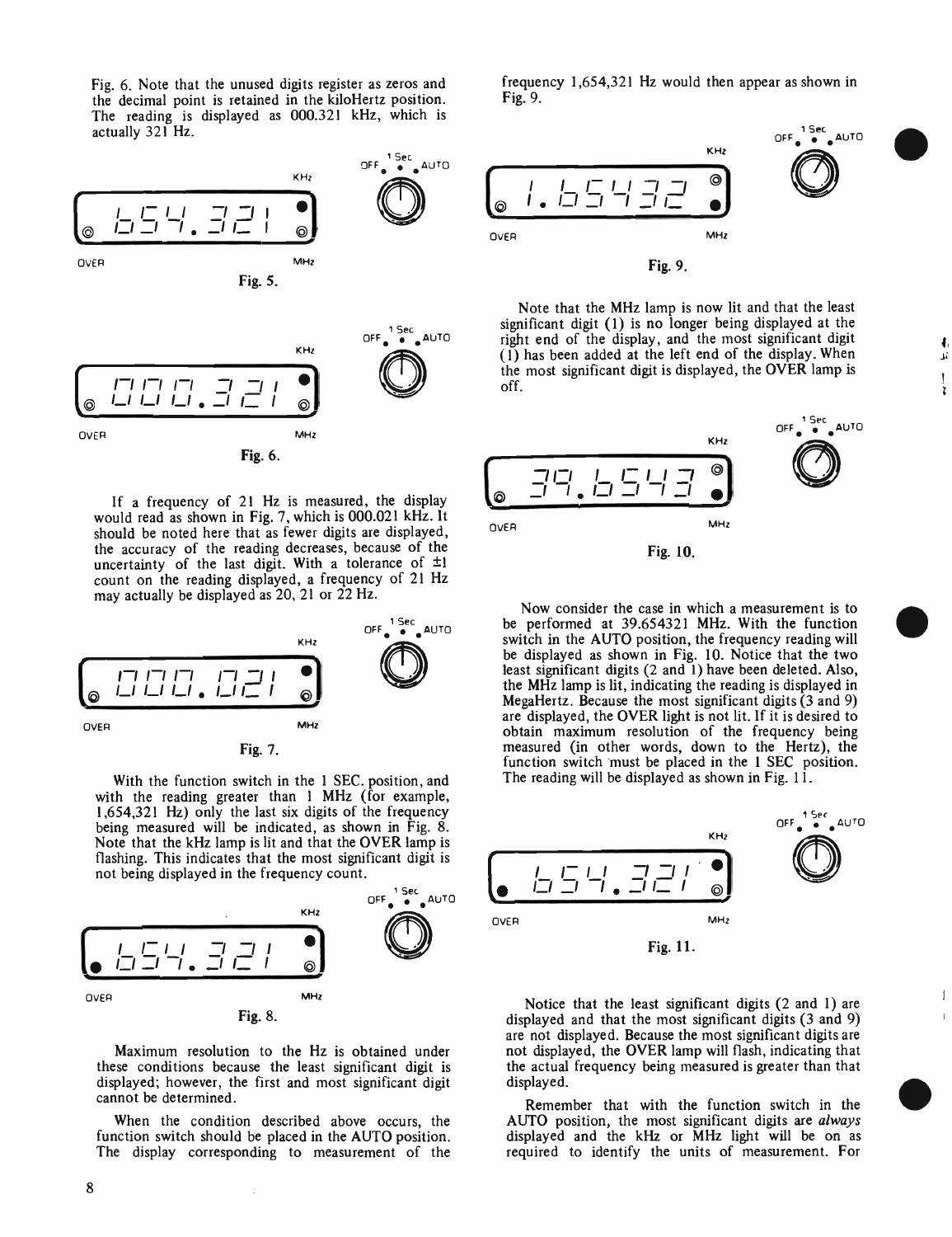$\bullet$   $\bullet$  of example, with the function switch in the AUTO position, and with a measurement of 321 Hertz, the display of Fig. 6 is automatically obtained. With a measurement of a frequency of 654,321 Hz, the display of Fig. 5 is obtained.

For maximum convenience of operation, the AUTO position of the function switch should be used. However, when it is desired to have the maximum resolution of the reading (to the Hertz) the 1 SEC position is selected.

Bear in mind that the least significant digits of the measured frequency display will change as the reading is being observed, the amount depending on the frequency stability of the frequency source being measured. An oscillator with the inductance and capacitance as frequency-determining elements may have a rather fast rate of change, while a crystal-controlled oscillator will provide a much more stable frequency reading.

### C. OPERATION

### CAUTION

Before you proceed with this section, carefully read the specifications. Damage to the instrument can result if excessive voltage is applied to the input. Be sure the signal is within the parameters specified for this instrument.

#### NOTES

At high frequencies, always terminate the transmission line in its characteristic impedance (e.g. 50 ohm coaxial cable should be terminated into a 50 ohm resistive load). This will eliminate reflections along the line which could damage the equipment under test, or produce inaccurate readings. A DC blocking capacitor is required in the cases where the circuit DC bias might be affected by the

termination resistor. To avoid the requirement for use of a terminated transmission line, a compensated high-impedance 10:1 probe can be used instead.

Signal cables available from Dynascan are:

- a. 10:1 and 1:1 compensated counter probe PR-25 or
- b. 10:1 and 1:1 oscilloscope probe, PR- 24

These present a loading effect of 10 megohms and approximately 15 picofarads at the point of measurement. When using the oscilloscope probes with the counter, a BNC male-to-UHF female adapter is required.

To make your own signal cable, 50-ohm coaxial cable (RG-58A), no longer than 3 ft., is recommended. Remember, each foot of coaxial cable adds about 30 picofarads of shunt capacitance to the point of measurement. In addition, at higher frequencies, standing wave effects become significant as the cable length approaches a quarter wavelength of the frequency measured, if the cable is not properly terminated.

Proceed as follows:

- 1. Turn on the 1801 by rotating the function switch clockwise and select either "1 SEC" or "AUTO" range.
- 2. Connect the signal to be counted to the input jack.
- 3. If the display overranges in the "1 SEC" range, switch to "AUTO" and read the frequency directly in MHz. When in the AUTO mode, allow the unit enough time to select the proper range and display the frequency. For frequencies below 1 MHz, the AUTO mode will select the 1 second time base and the frequency readings will be displayed in kHz.



Fig. 12. Measuring transmitter frequency.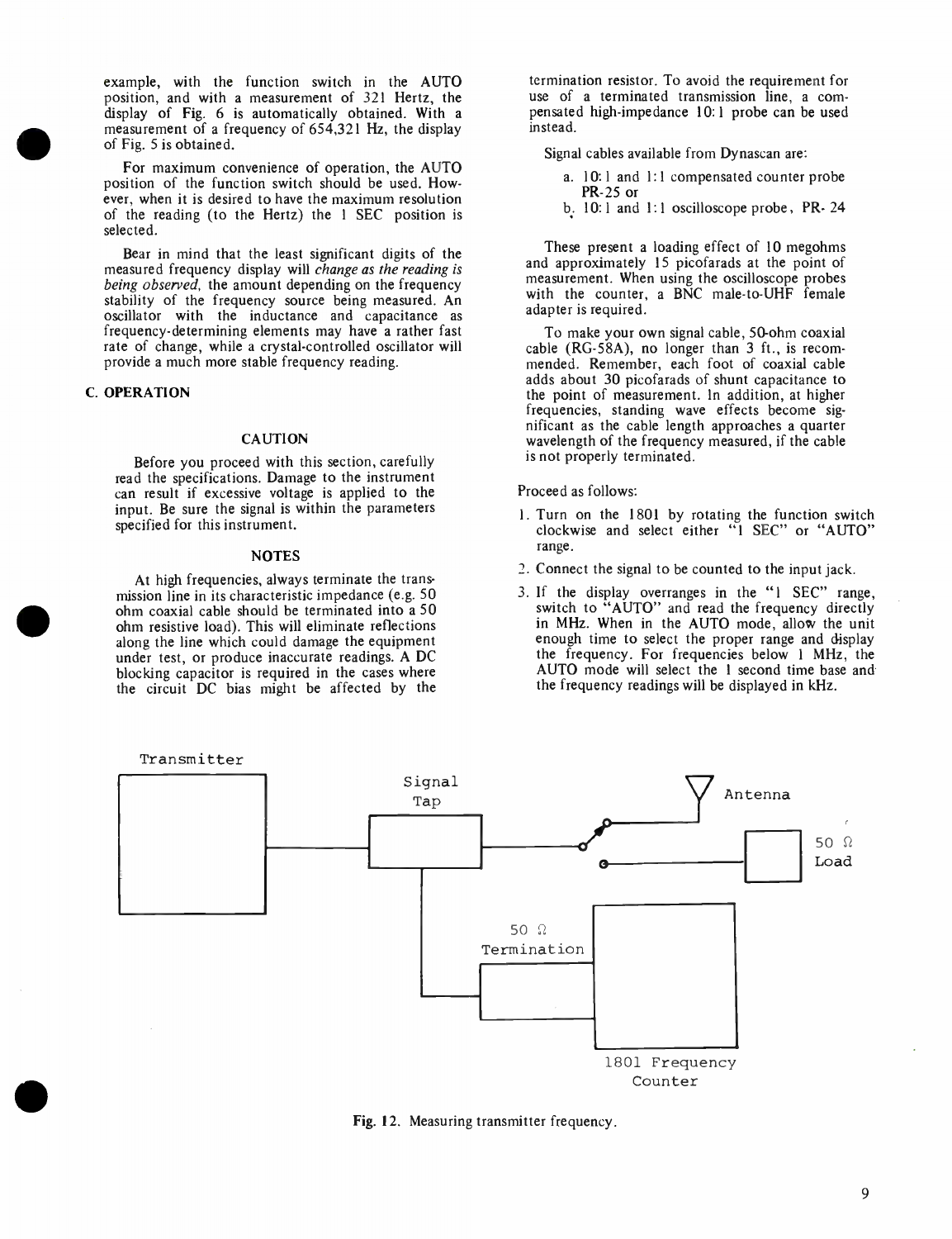4. In the "1 SEC" range, the display shows the reading to Hertz (least significant digit, LSD), even though the most significant digits (MSD) may be beyond the display reading (overrange indicator flashes). Example: If measuring frequency of 10.654321 MHz, the counter will display 10.6543 MHz if it is in "AUTO" mode, and display "Over 654.321 kHz" if it is in "1 SEC" range.

# D. APPLICATIONS:

- 1. Radio Transmitter Frequency Measurement Four watts output power is chosen as example. Refer to Fig. 12 for details.
	- a. If a commercial 50-ohm termination, such as the Bird Model 6154, is not available, use a 5W, 50-ohm non-inductive resistor at the transmitter output as a dummy load in order to protect the output stage.
	- b. A resistive or capacitive voltage divider is used in a 50-ohm coaxial cable signal tap to protect the transmitter output stage from load mismatch and to protect the counter input stage from excessive signal voltage (10:1 probe is also usable). To determine the peak voltage of an RF carrier when the power and load are known, use the relationship:

E PEAK =  $1.4\sqrt{PR}$  where

P is power output in watts,

R is load resistance in ohms.

Using a 4-watt output into 50 ohms,

E PEAK =  $1.4\sqrt{4 \times 50}$  $= 20$  volts

If we consider that this value can almost double with 100 percent modulation and can be multiplied several times again by severe load mis

matches, the importance of minimizing the voltage to the counter becomes obvious.

A convenient method of paralleling the load and the divider is shown in Fig. 12; details on construction of signal taps and termination shown in Fig. 13 and 14 are available from

### Service Department B&K-PRECISION DIVISION OF DYNASCAN CORPORATION 2815 Irving Park Road Chicago, Illinois 60618

c. A 50-ohm termination resistor is required at the counter input if a 50-ohm coaxial cable is used to prevent erratic counting caused by ringing and reflections. Refer to Fig. 14.

### 2. Amplitude-Modulated Signals

Erroneous frequency readings may be obtained if carrier frequency measurements are performed with a high percentage of amplitude modulation present. This is caused by the fact that the carrier level periodically decreases to a near zero amplitude at 100% modulation. If this modulated signal is applied to the frequency counter through a voltage divider as outlined earlier, the possibility of the carrier level dropping to a value lower than the counter sensitivity must be considered. When this occurs, the counter does not count during the entire interval and an erratic and inaccurate reading results. For more reliable results, the amplitude modulation should be removed when carrier frequency measurements are performed.

The frequency of the modulating signal, if in the audio range, can be measured if a suitable detector with low-pass filter or a demodulator probe (such as B&K-PRECISION'S PR-23 with adapter cable) is used between the signal test point and counter.



Fig. 13. Signal taps.



Fig. 14. Termination for counter.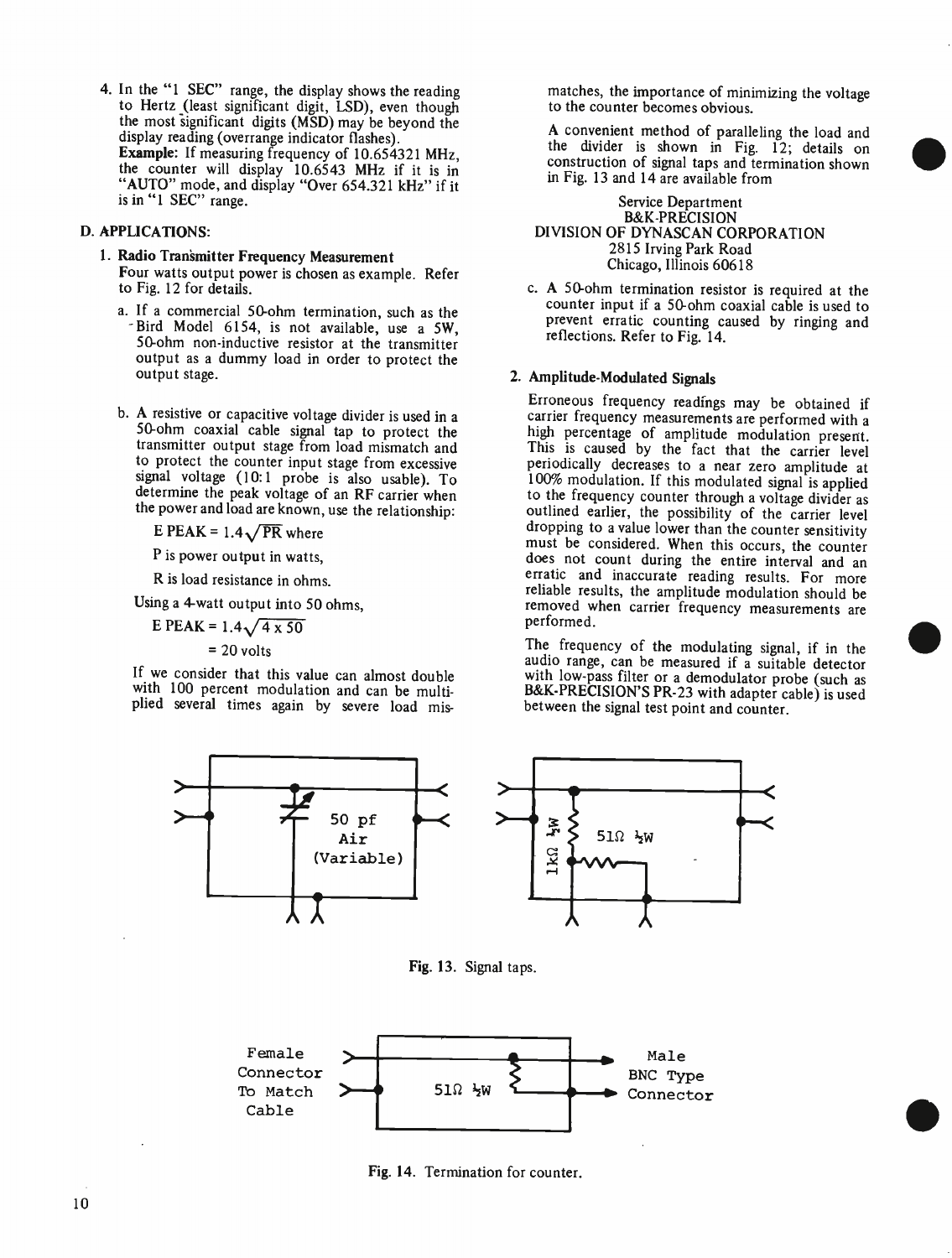## 3. Square Wave or Pulse Train Measurement

In some cases, miscounts can occur when measuring the frequency of square waves or a pulse train, particularly if an unterminated input cable is used. That error is caused by "ringing" or overshooting in the unterminated transmission cable. The proper value of damping resistor in series with the cable signal line can eliminate this effect. (Refer to Appendix for the damping resistor calculation.) In practically all cases where the output of a pulse or square wave generator is being measured, satisfactory results are obtained if a short cable is used with a terminating resistor at the counter input which matches the generator impedance.

### 4. VHF/UHF Frequency Measurement

The 1801 Frequency Counter is compatible with all commercially available prescalers to extend the frequency range up to the UHF range (with 100:1 prescaling).

When any such device is used, of course, the reading on the counter must be multiplied by the scaling factor to obtain the true frequency.

### 5. Line Frequency Measurement

### **NOTE**

Using the line frequency as a check of counter accuracy or using the counter to verify the power line frequency is not recommended if accuracy is required. The counter reading obtained is accurate to ±1 digit. At 60 Hertz this represents a reading error of ±1.7%, which is much greater than the allowable power line frequency deviation. The following are provided as safety guidelines in the event that line frequency measurements are performed.

### AC Outlet:

- a. If the instrument is operated from a grounded outlet (which is highly recommended), only the center conductor of the input cable should be connected to the power line. Otherwise, a short circuit might result. If a reading is not obtained at one terminal, try the other.
- b. If the instrument is operated from an ungrounded (two conductor) outlet, or if an ungrounded two-pronged adapter is used, ground the chassis to earth ground and proceed as above. The counter can be connected directly to the line if it is a 120 volt line. For higher line voltages, a voltage divider should be used to avoid exceeding the input voltage rating of the counter.

### E. MODIFICATIONS

1. Use of external time base: If greater measurement accuracy is required than afforded by the internal time base, the instrument can be modified for use with a higher precision external time base. Modification instructions include provision for a switch to select either the internal or external time base.

- 2. Internal time base output: If it is desired to use the internal time base of the 1801 for other purposes, such as a secondary frequency reference, the unit can be modified to make the internal reference frequency (10 MHz) available at the rear panel.
- 3. Use of the counter as an accumulator or an event counter for machine operations is possible by defeating the gating function.

Information regarding any modifications can be obtained by writing to

Service Department B&K-PRECISION DIVISION OF DYNASCAN CORPORATION 2815 W. Irving Park Road Chicago, Illinois 60618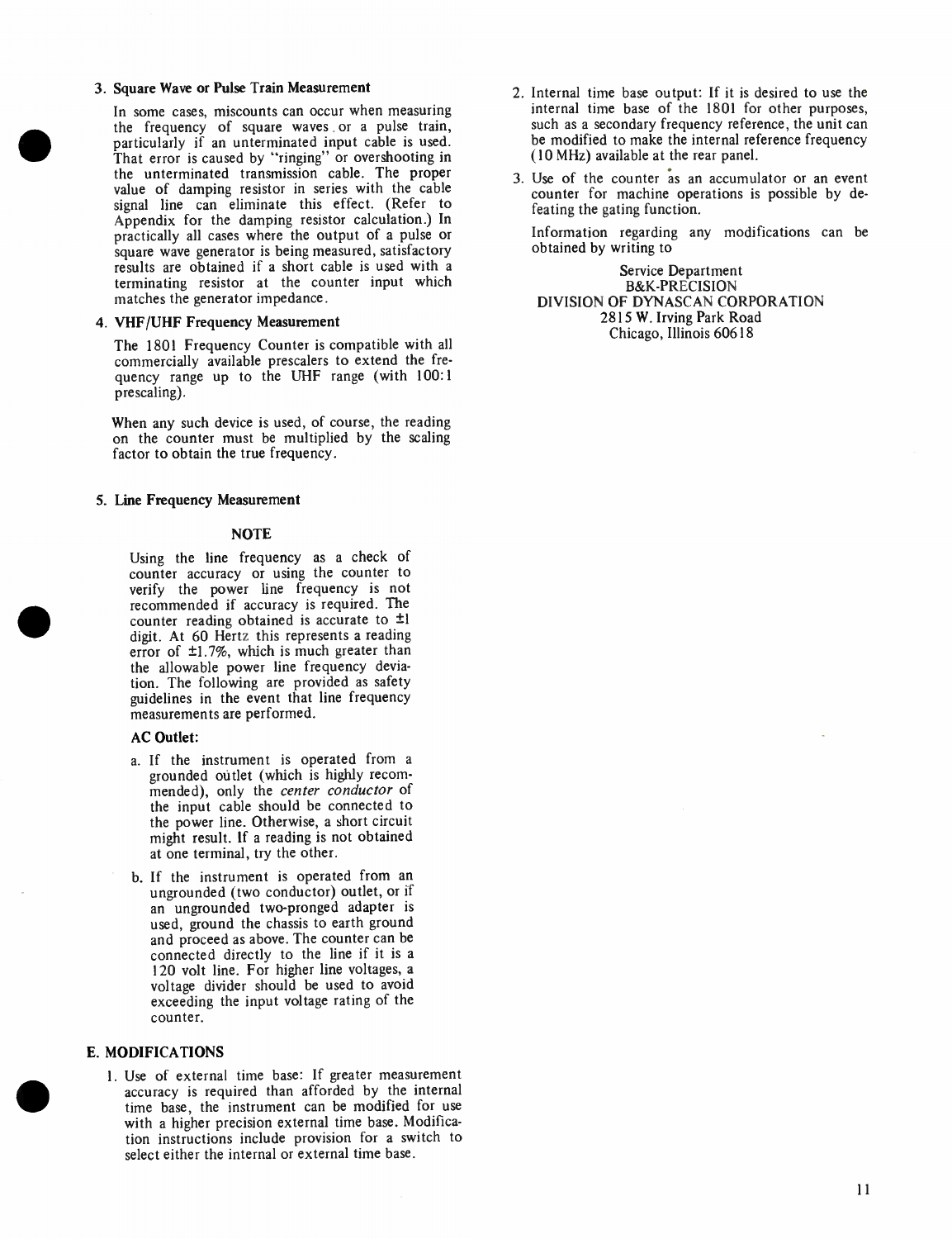# THEORY OF OPERATION

The Model 1801 Frequency Counter consists of an input section, time base and control circuit, counter section, display, auto-ranging circuit, and power supply.

### 1. INPUT

The input circuit consists of a protected high-impedance FET/Bipolar pair amplifier  $(Q1, Q2)$ , two stages of signal conditioner, a threshold detector (third amplifier of ICI), an ECL to TTL level translator (Q3, Q4), and a counting control gate (Q5).

### 2. TIME BASE AND CONTROL

A precision 10 MHz oscillator serves as a timing control center from which different function control pulses are derived (refer to Timing Diagram in Fig. 16). It determines the counting interval, updates the display information, resets the counter and drives the display multiplexing circuit.

### 3. COUNTER SECTION

A decade counter, a memory and multiplex-controlled gates are provided for each digit. The overrange indicator is driven by the last decade counter of the chain.

### 4. DISPLAY

Multiplexed BCD signals from counter chain are fed into a decoder device (IC301) which drives 7-segment solid state displays. Two frequency units (kHz, MHz) indicators and three decimal points are automatically selected by auto-ranging circuit.

If the count per unit time exceeds the capacity of the display, the spillover from MSD will trigger the overrange circuit and flash the overrange light.

### 5. AUTO-RANGING CIRCUIT

This part of the circuit consists of an underrange detector, overrange detector, binary counter and demultiplexer.

In auto-range mode, one of the three different length counting periods is selected. The demultiplexer will select the shortest period (10 mSEC) while the binary counter is in its lower two states. The counter will accept a time base update pulse which is generated by IC26B at the end of the previous counting period and moves to its third state; the demultiplexer selects a decade longer period (100 mSEC) if the underrange detector detects "zero" in MSD (IC21).

This cycle will repeat until the MSD begins to count or the demultiplexer reaches the 1 SEC time base.

If the incoming signal is increased in frequency and the instrument is overranged, the binary counter is reset and a new auto-ranging sequence is initiated.

Since the gates of IC27 are open collector, the function switch will override their output in the "1 SEC" position, and force the demultiplexer into the 1 SEC time base.

### 6. POWER SUPPLY

The power supply operates from 120V, 60 Hz line to supply regulated +15 volts and +5 volts DC for all circuitry. The +5 volt output employs a closed loop feedback regulator for good load regulation.

## RECALIBRATION AND MAINTENANCE

Your counter was carefully checked and calibrated at the factory prior to shipment. There is only one adjustment in all the circuitry, so recalibration is exceptionally simple, if it is ever required.

Calibration of this instrument should not be attempted unless you are experienced and qualified in the use of precision laboratory equipment. Should any difficulty occur during repair or calibration, refer to the warranty service instructions at the rear of this manual for information on technical assistance.

The adjustment point (C202) is located at the left front side of the counter on the vertical printed circuit board.

To calibrate the oscillator, a 10 MHz standard with accuracy of at least  $\pm 1$  part in  $10^8$  is required to set the oscillator  $\pm$ 1 Hz of 10 MHz (a 1 MHz standard can be used to set the oscillator  $\pm 10$  Hz of 10 MHz).

Procedure:

- 1. Allow the counter to warm-up for at least 20 minutes.
- 2. Connect the standard frequency source to front panel input.
- 3. Set function switch to "1 SEC" position.

NOTE: The instrument will overrange and thus the MSD will be lost.

4. With a non-metallic alignment tool, adjust C202, through the hole in the side of the cover, for a display equal to the standard frequency ±1 count.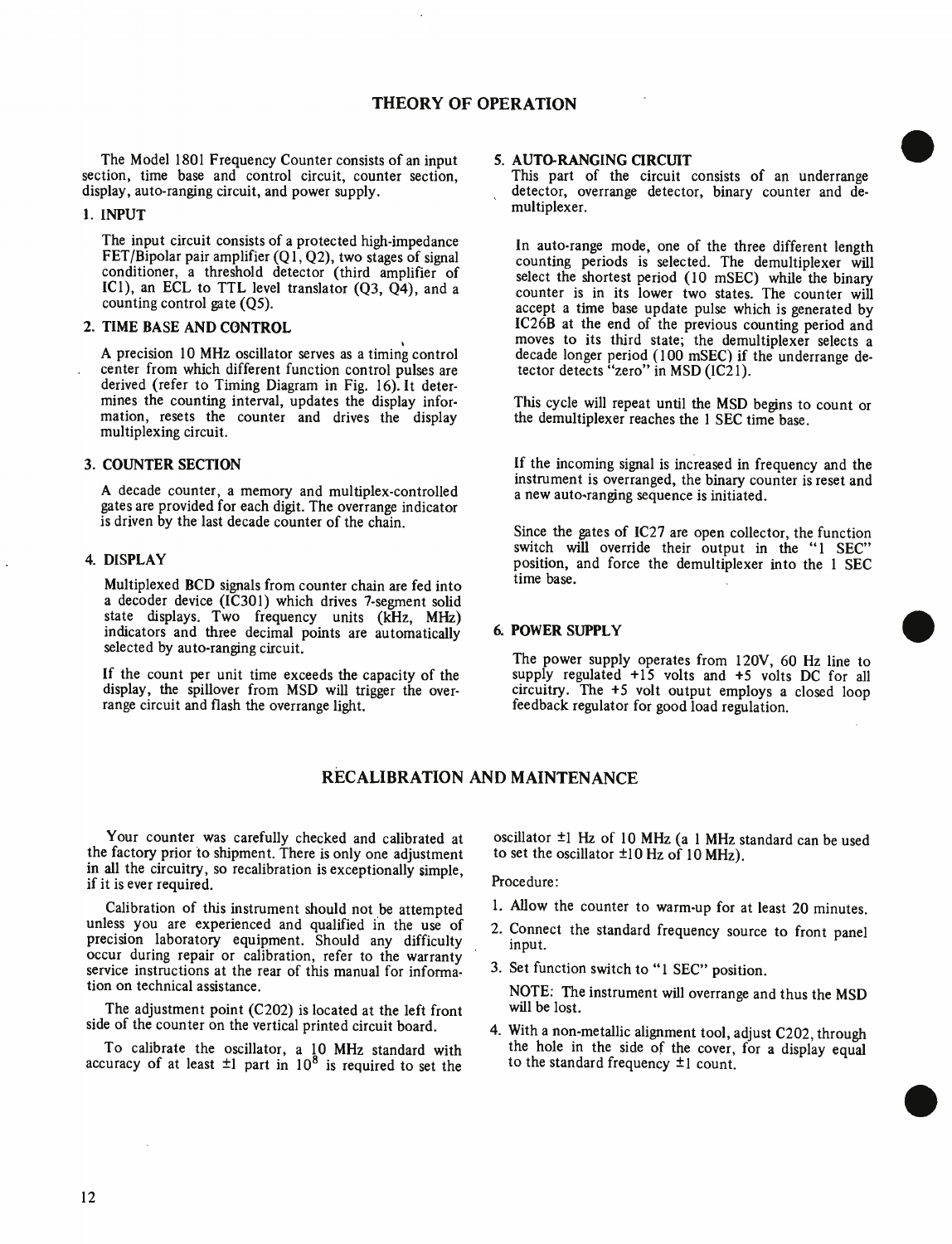

e en  $\bullet$  en  $\bullet$  en  $\bullet$  en  $\bullet$ 

Fig. 15. System block diagram.

 $\overline{\omega}$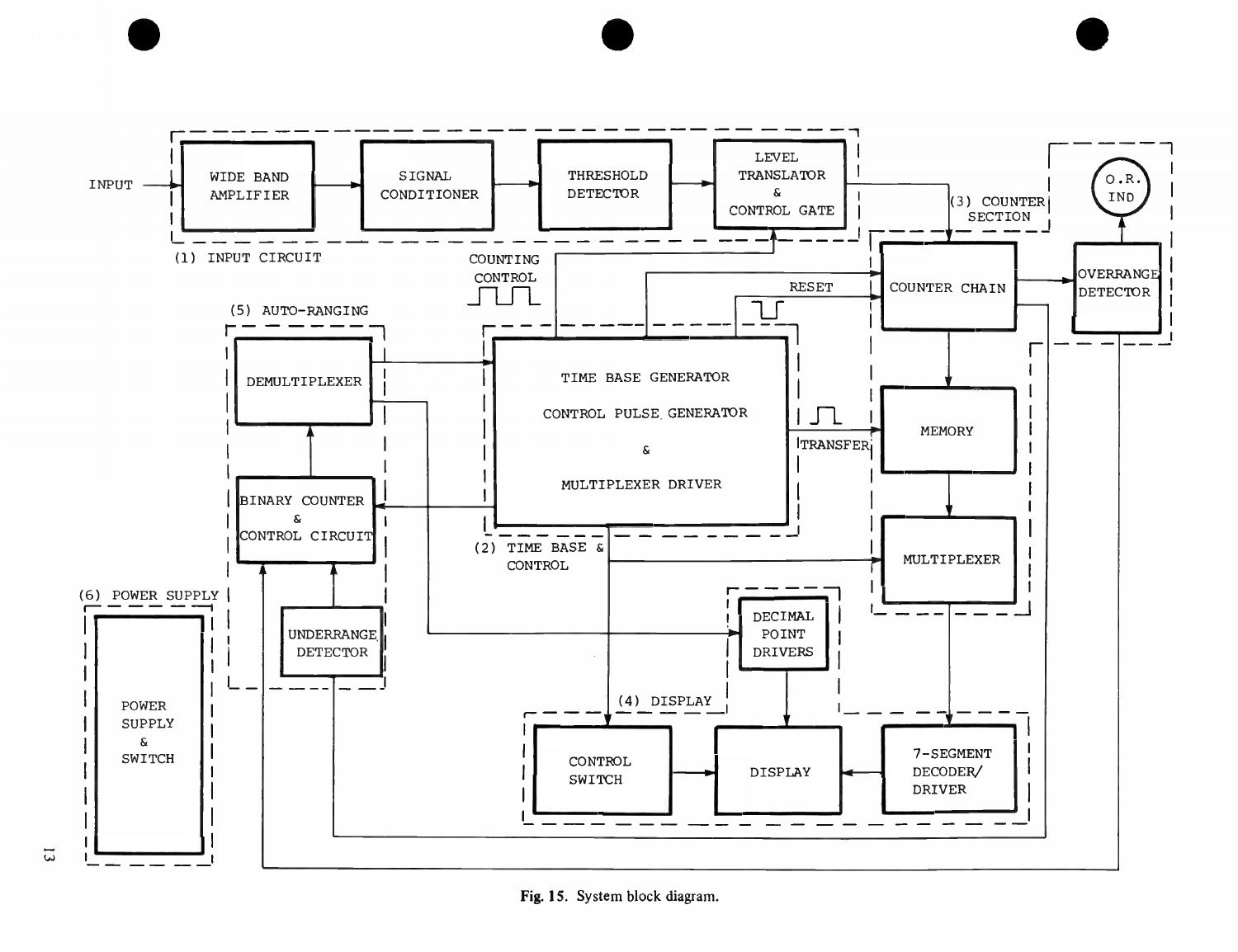

Fig. 16. Timing diagram.  $\bullet$  and  $\bullet$  and  $\bullet$  and  $\bullet$  and  $\bullet$ 

 $\overline{1}$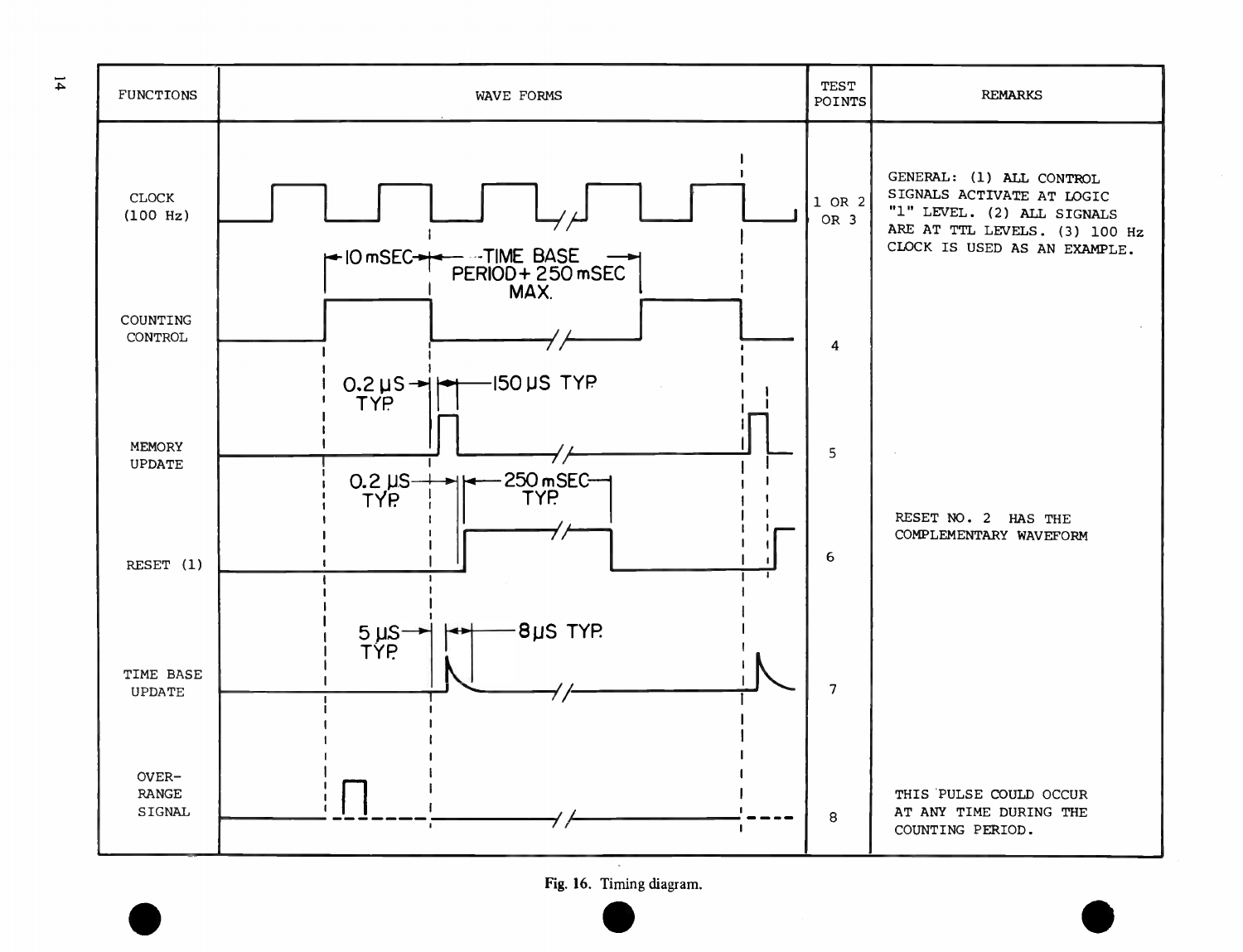

THIBBEU WIRE IS NEUTRAL, UNIECTET COMINECTED TO TRANSFORMER.<br>6.ALL THE DC VOLTAGES SHOWN(ITALICS IN SQUARES) ARE TYPICAL VALUES IN VOLTS,MEASURED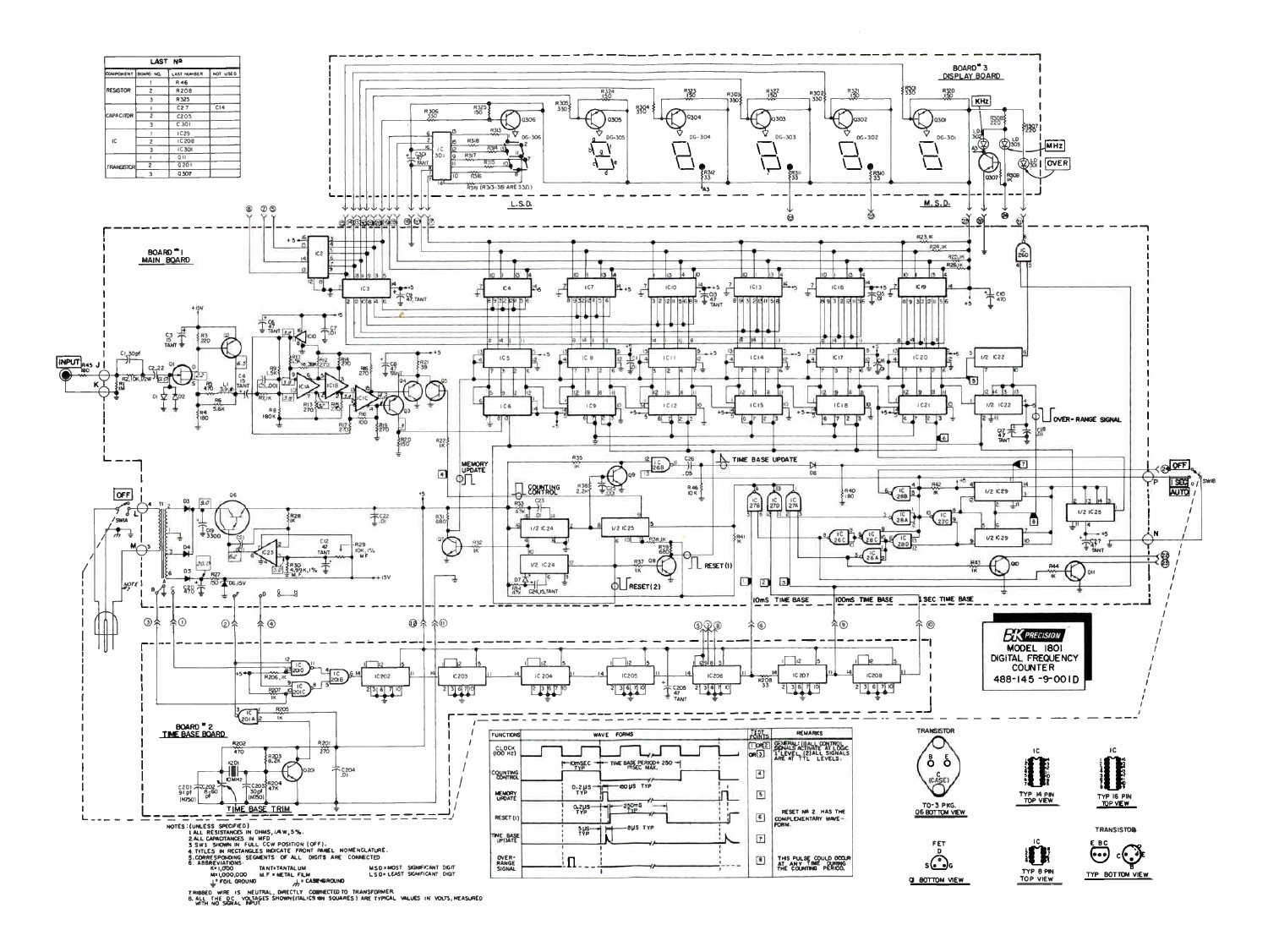| <b>SCHEMATIC</b><br><b>SYMBOL</b>                                | <b>DESCRIPTION</b>                                                                                                                                                                                                                          | <b>B&amp;K</b><br><b>PART NUMBER</b> |
|------------------------------------------------------------------|---------------------------------------------------------------------------------------------------------------------------------------------------------------------------------------------------------------------------------------------|--------------------------------------|
|                                                                  | <b>INTEGRATED CIRCUITS</b>                                                                                                                                                                                                                  |                                      |
| C <br>IC <sub>2</sub><br>IC3                                     | 10116 ECL Triple Line Receiver 307-056-9-001<br>7442 BCD-to-Decimal Decoder 307-053-9-001                                                                                                                                                   |                                      |
| IC4,7,10,<br>13,16,<br>19,27                                     | 7401 Quadruple 2-Input NAND Gates<br>with Open-Collector Output 307-055-9-001                                                                                                                                                               |                                      |
| IC5, 8, 11,<br>14,17,<br>20                                      |                                                                                                                                                                                                                                             |                                      |
| IC <sub>6</sub>                                                  |                                                                                                                                                                                                                                             |                                      |
| IC9, 12,<br>15,18,<br>21,202,<br>203,204,<br>205,206,<br>207,208 | 7490 Decade Counter 307-012-9-001                                                                                                                                                                                                           |                                      |
| IC22, 25,<br>29                                                  | 7473 Dual J-K Flip-Flop 307-010-9-001                                                                                                                                                                                                       |                                      |
| IC23<br>IC24                                                     | 74123 Dual Multivibrator 307-054-9-001                                                                                                                                                                                                      |                                      |
| IC26, 28,<br>201                                                 | 7400 Quadruple 2-Input NAND Gate 307-015-9-001                                                                                                                                                                                              |                                      |
| <b>IC301</b>                                                     | 7447 BCD to 7-Segment Decoder 307-049-9-001                                                                                                                                                                                                 |                                      |
|                                                                  | <b>SWITCH</b>                                                                                                                                                                                                                               |                                      |
| S <sub>1</sub>                                                   |                                                                                                                                                                                                                                             |                                      |
|                                                                  | <b>MISCELLANEOUS</b>                                                                                                                                                                                                                        |                                      |
| LD301.<br>302,303                                                | HP5082-4484 Light-Emitting-Diode (LED) 158-004-9-001                                                                                                                                                                                        |                                      |
| DG301,<br>304,305,<br>306                                        | 302,303, HP5082-7750 Solid State 7-Segment Displays  238-007-9-001                                                                                                                                                                          |                                      |
| T1                                                               | <b>Bus Bar</b><br>$\ldots \ldots \ldots \ldots \ldots \ldots 757-018-9-001$<br>Line Cord, 3-Wire with Molded Plug 420-010-9-001                                                                                                             |                                      |
|                                                                  | NOTE: Standard value resistors are not listed. Values may be obtained from<br>schematic diagram. Minimum charge \$5.00 per invoice. Orders will be shipped<br>C.O.D. unless previous open account arrangements have been made or remittance |                                      |

# B & K- PRECISION MODEL 1801 PARTS LIST

| <b>SCHEMATIC</b><br><b>SYMBOL</b>                                                        | 488-145-9-002E<br><b>DESCRIPTION</b>                                                                               | <b>B&amp;K</b><br><b>PART NUMBER</b> |
|------------------------------------------------------------------------------------------|--------------------------------------------------------------------------------------------------------------------|--------------------------------------|
|                                                                                          | <b>RESISTORS</b>                                                                                                   |                                      |
| R <sub>29</sub><br>R <sub>30</sub>                                                       | $10k\Omega \pm 1\%$ 1/2W P.F. Metal Film 011-020-9-001<br>$4.99k\Omega \pm 1\%$ 1/2W P.F. Metal Film 011-071-9-001 |                                      |
|                                                                                          | <b>CAPACITORS</b>                                                                                                  |                                      |
| C1,203<br>C <sub>2</sub><br>C3, 4, 24<br>C5, 21, 25                                      | 30 pF, ± 5% N750 Pin Lead Ceramic Disc 020-135-9-001<br>.22µf, 200V, 10% Polyester 025-028-9-001                   |                                      |
| C6, 8, 9, 12,<br>13,17,<br>27,205,<br>301                                                | 47µf, 6.3V Tantalum Capacitor 027-006-9-004                                                                        |                                      |
| C7, 11, 15,<br>23,204                                                                    |                                                                                                                    |                                      |
| C10<br>C19<br>C <sub>20</sub><br>C <sub>26</sub><br>C <sub>201</sub><br>C <sub>202</sub> |                                                                                                                    |                                      |
|                                                                                          | <b>CRYSTAL AND INDUCTOR</b>                                                                                        |                                      |
| X201<br>L1                                                                               |                                                                                                                    |                                      |
| <b>DIODES</b>                                                                            |                                                                                                                    |                                      |
| D1, 2, 7<br>D3, 4, 5<br>D <sub>6</sub><br>D <sub>8</sub>                                 |                                                                                                                    |                                      |
|                                                                                          | <b>TRANSISTORS</b>                                                                                                 |                                      |
| $\bigcap$ 1                                                                              | <b>ANCOCA LEPT</b>                                                                                                 | 102.031.0.001                        |

| Q <sub>1</sub><br>Q2,3,4,5<br>O <sub>6</sub> | MPS 3640 PNP Switching Transistor 177-014-9-001<br>2N6383 Power Darlington Transistor 172-021-9-001 |
|----------------------------------------------|-----------------------------------------------------------------------------------------------------|
| 201,307                                      | $Q7,8,9,$ 10,11, MPS 2369 NPN Switching Transistor 176.049-9-001                                    |
| 305,306                                      |                                                                                                     |

Specify serial number when ordering replacement parts.

accompanies order. Advance remittance must cover postage or express charges.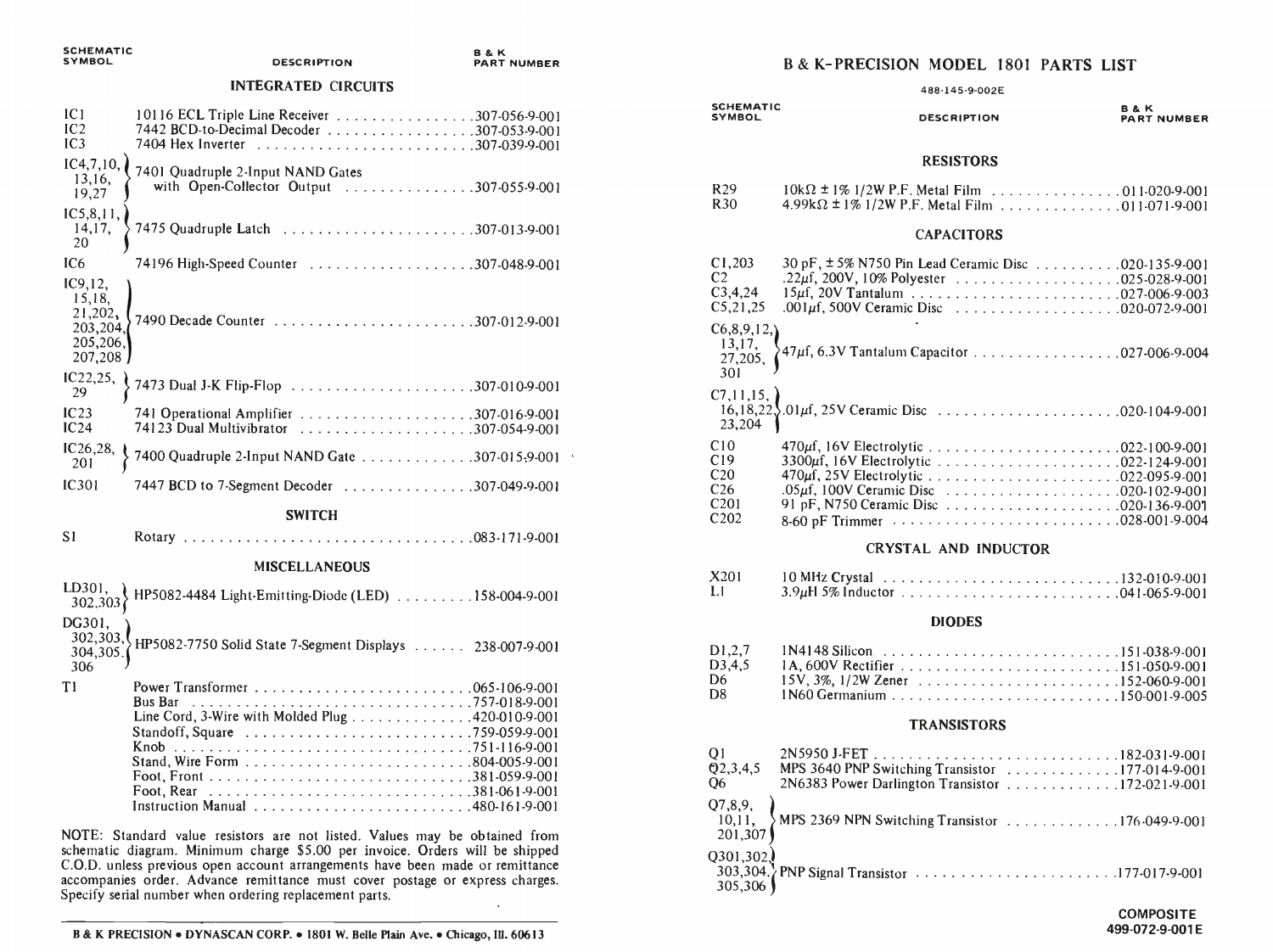#### B & K Division of DYNASCAN CORPORATION 2815 W. Irving Park Rd., Chicago, Illinois 60618 Phone: 312/583-4360 Factory Authorized Parts & Service Centers 492 - 036 - 0 - 776

The concerning will manilate any parts and/or service problems, either in or out of<br>attention to your needs. Please take advantage of this service facility and prompt<br>attention to your needs. Please take advantage of this service center before forwarding equipment for repair.

### TEST EQUIPMENT

ALABAMA CONNECTICUT<br>
Arnold's Instrument Service<br>
2116 Dauphin Island Pkwy.<br>
Mobile, AL 36605<br>
205/478-3230 205/478-3230 205/478-4814

#### ALASKA

Yukon Radio Supply, Inc. 3222 Commercial Dr. Anchorage, AK 99504 907/277-1497

#### ARIZONA

Arizona Electric Standard Lab. 4430 N. 19th Ave. Phoenix, AZ 85015 602/264-9351

#### ARKANSAS

Electric Sales & Service 7515 Geyer Springs Rd. Little Rock, AR 72209 501/565-0774

CALIFORNIA Electronic Services Co. 8128 Orion Ave. Van Nuys, CA 91406 213/780-3071

Guaranteed Electronics 5822 Mission St. San Francisco, CA 94112 415/334-5900

#### CANADA

Atlas Electronics Limited 50 Wingold Ave. Toronto, Ont., Canada M6B 1P7 416/781-6174

Aurora, CO 80010 502/454-3432 303/366-1581

Clyde N. Still Electronics C-Tronics 2630 W. Kiowa '237 Queen Anne Ave. Colorado Springs, CO 80904 Odenton, MD 21113 303/633-8404 301/672-1127

**DISTRICT OF COLUMBIA**<br>Electronic Maintenance 803 Fackler St. S.W. Electronic Maintenance Huntsville, AL 35801 308 Carroll St. N.W. 205/539-2739 Washington, D.C. 20012 202/882-2333

FLORIDA Azalea Park Appliance, Inc. 1201 W. Pine St. Orlando, FL 32805 305/ 425-1440

Elecon Corp. 4981 72nd Ave. North Pinellas Park, FL 33565 813/541-3021

IDAHO Idaho Instrument Service 410 Elm St. N. Twin Falls, ID 83301 208/733-5636

#### ILLINOIS

Dynascan Corporation<br>2815 W. Irving Park Rd.<br>Chicago, IL 60618<br>312/583-4360

#### INDIANA

Electro-Lab Services, Inc. 510 Williams Rd. Evansville, IN 47712 812/423-5211

KANSAS Main Electronics, Inc. 225 Ida Wichita, KS 67211 316/267-3581

#### **KENTUCKY**

COLORADO Louisville Meter Service<br>
House of TV Repair 2829 Dell Brooke Ave.<br>
1445 Florence St, Louisville, KY 40220

MARYLAND<br>C-Tronics<br>1237 Oueen Anne Ave.<br>Odenton, MD 21113<br>301/672-1127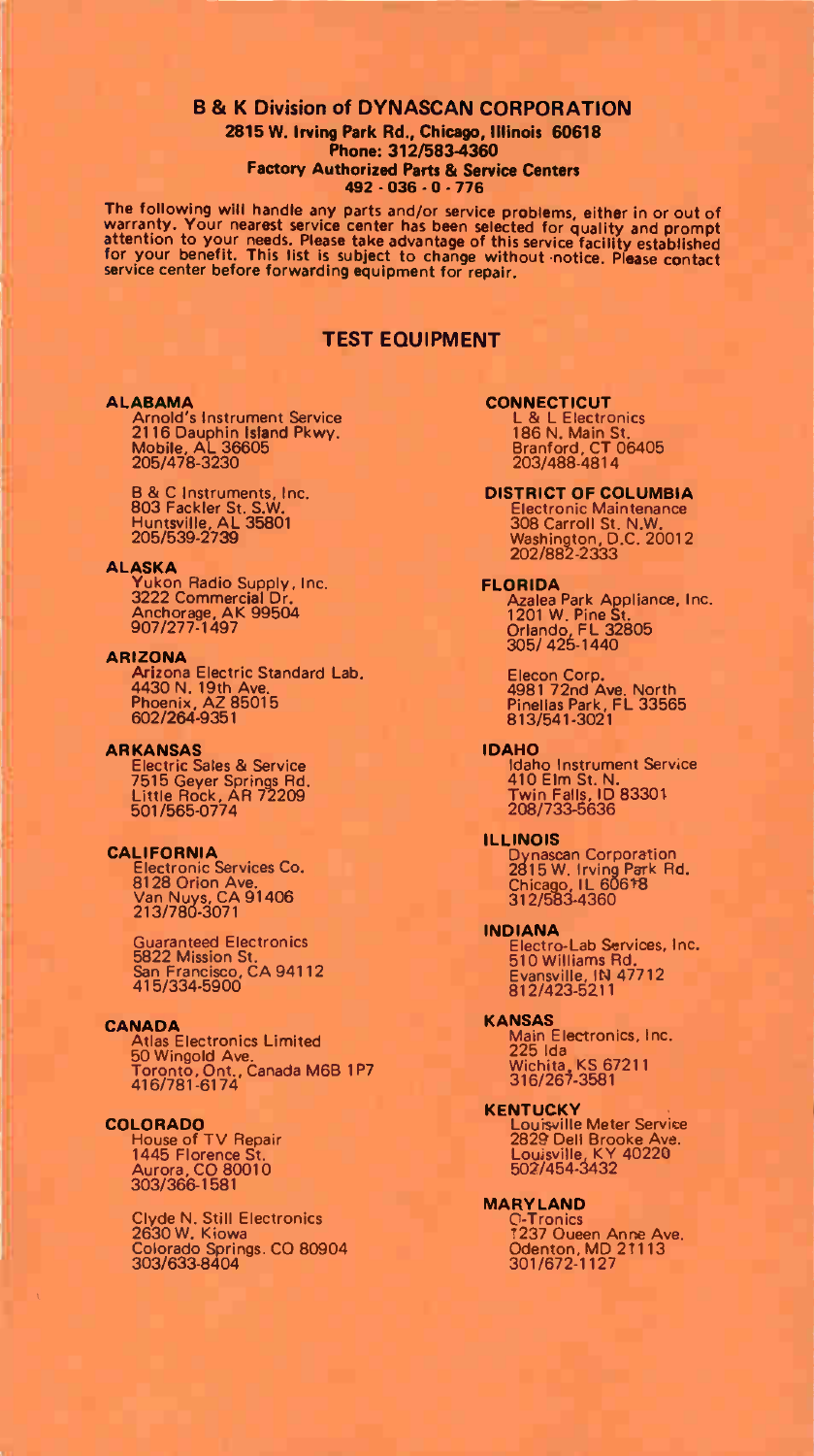#### MASSACHUSETTS

Electric Service Center 39 Hollis St. E. Pepperell, MA 01437 617/433-6940

#### MICHIGAN

Electra Instrument Repair Div. Instrument Specialties, Inc. 1024 West 14 Mile Rd. Clawson, MI 48017 31 35-3311

Main Electronics 5558 S. Pennsylvania Ave. Lansing, MI 48910 517/882-5035

MISSOURI<br>
Kermit Shetley Repair<br>
2613 Marvin<br>
Cape Girardeau, MO 63701<br>
314/334-2055

Sherrer Instruments 7170 Manchester Ave. St. Louis, MO 63143 314/644-5362

#### **NEBRASKA**

Alpha-Omega Applied Electronics, Inc. 2208 Franklin St. SOUTH CAROLINA Kings's Belevue, NB 68005 402/291-2200

#### NEW JERSEY

Hosica Laboratories 715 Main St. Little Falls, N.J. 07425 201/256-7724

#### NEW MEXICO

dba Electronics Systems, Inc. 6344 Linn Ave. NE Albuquerque, NM 87108 505/268-1744

#### NEW YORK

Altair Electronics Service, Inc. 474 Thurston Rd. Rochester, N.Y. 14619 716/235-1470

Circle Tele-Tronics, Inc. 1008 Utica Ave. Brooklyn, N.Y. 11203 212/345-5656

#### NORTH CAROLINA

Speed Instrument Div, Owen-Barbot, Inc.<br>Hwy. #401 North, Box 11456<br>Raieigh, N.C. 27604<br>919/876-4919

OHIO Pioneer Cleveland Div. Pioneer Standard Electronics, Inc. 4800 E. 131st St. Cleveland, OH 44105 216/587-3600

#### OKLAHOMA

Stark's Avionics & Comm. Service 1604 NE Woodlands Ponca City Airport Ponca City, OK 74601 405/765-8264

#### **OREGON**

Westcom 1910 N. Killingsworth St. Portland, OR 97217 503/285-6629

# PENNSYLVANIA American Instrument Service, Inc. 441-45 N. Fifth St. Philadelphia, PA 19123 215/923-6760

Dynatronics, Inc. Route #611 Tannersville, PA 18372 717/629-0050

#### SOUTH AMERICA

Teleroman CIA LTDA<br>10 de Agosto 614 y Boyaca<br>Guayaquil, Ecudator S.A.<br>513-525 Casilla 3906

114 S. Main St. Bishopville, S.C. 29010 803/484-5482

### **TENNESSEE**

Instrument Repair Service 1374 Overton Park Ave. Memphis, TN 38104 901/278-0762

TEXAS Border Electronic Services, Inc. 1704 E. Paisano P.O. Box 3804 El Paso, TX 79923 915/532-2524

Whitlock Instrument 1306 North Texas St. Odessa, T X 79762 915/337-3412

#### WASHINGTON

B & F Repair<br>East 17405 Boone<br>Greenacres, WA 99016<br>509/926-9037

Eicher-Richards Co. 2727 NE Blakeley St. Seattle, WA 98105 206/523-7888

Sutherlands, Inc. South Annex, Boeing Field Seattle, WA 98108 206/763-2491

Tomanawk Corp.<br>6900 220 S.W.<br>Mountlake Terrace, Wa 98403<br>206/776-7598

Dynascan Corporation — 6460 W. Cortland — Chicago, Illinois 60635 Printed in U.S.A.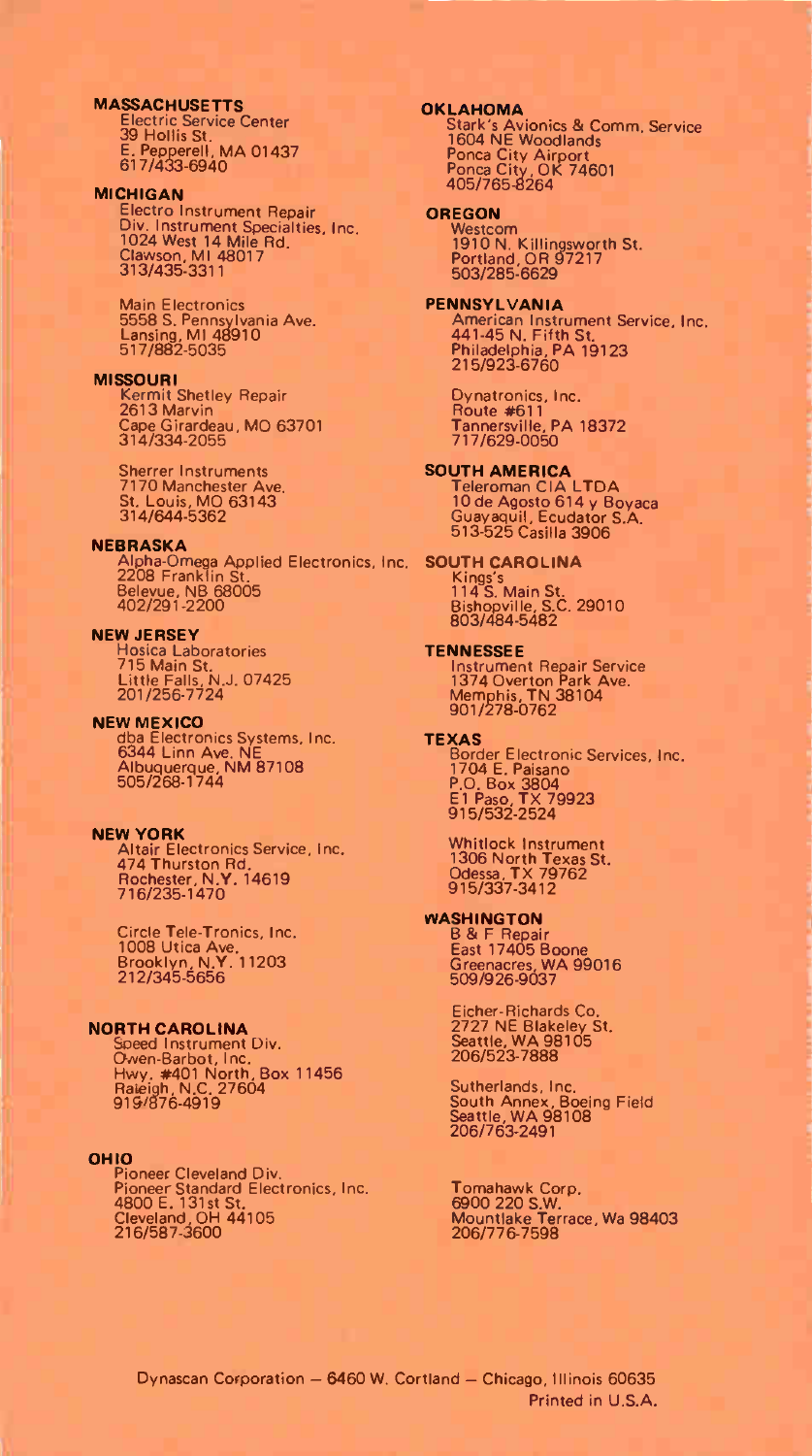# ended a supervoltage of the APPENDIX

## DETERMINATION OF APPROXIMATE DAMPING RESISTOR



Fig. A-1. Use of damping resistor in frequency measurements.



Fig. A-2. Equivalent circuit of counter input.

because of cable capacitance  $\mathbf{c}_c$  and the counter's input capacitance  $\mathbf{c}_i$  a voltage divider is formed after a series damping resistor Rd has been added. The value of Rd is determined by the signal source frequency and amplitude, and because the frequency is usually unknown before the measurement, only an approximate value for Rd can be obtained by guessing the source frequency. In order to maintain a minimum voltage of 30 mV RMS at the divider output, value of  $R_d$  can be determined by the following relations:

(1) 
$$
X_C = \frac{1}{2 \pi f_1 C}
$$
 = capacitor impedance at frequency f<sub>1</sub>.

$$
(2) \quad C = C_i + C_c
$$

$$
(3) \qquad R_d = \frac{V_s - V_o}{V_o} X_c
$$

where  $C_i = 20$  pF (typical)

 $C_c$  = 87 pF (typical) for RG-58 coaxial cable, which has a capacitance of  $28.5-29.5$ pF/ft.

 $V_0$ = 30mV RMS (counter sensitivity)

 $f_1$  = estimated square wave or pulse train repetition frequency.

When the duty cycle of the pulse signal is low, a lower value of  $R_d$  should be chosen.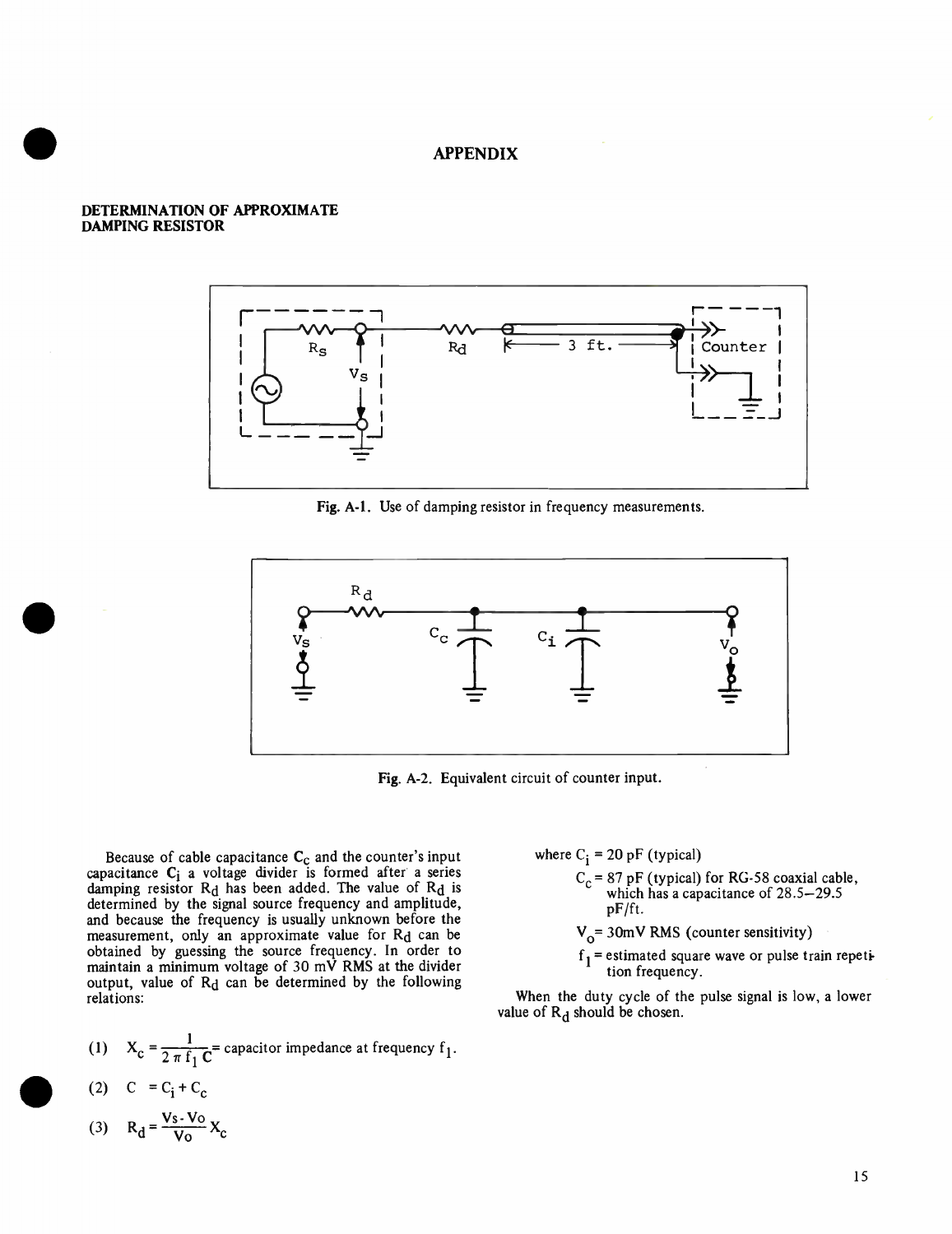# WARRANTY SERVICE INSTRUCTIONS

- 1. Refer to the maintenance section of the instruction manual for adjustments that may be applicable.
- 2. Defective parts removed from units which are within the warranty period should be sent to the factory prepaid with model and serial number of product from which removed and date of product purchase. These parts will be exchanged at no charge.
- 3. If the above-mentioned procedures do not correct the difficulty, pack the product securely (preferably in original carton or double-packed). A detailed list of troubles encountered must be enclosed as well as your name and address. Forward prepaid (express preferred) to the nearest B & K-Precision authorized service agency.

Contact your local B & K-Precision Distributor for the name and location of your nearest service agency, or write to

### Service Department

B & K-Precision Product Group DYNASCAN CORPORATION 2815 West Irving Park Road Chicago, Illinois 60618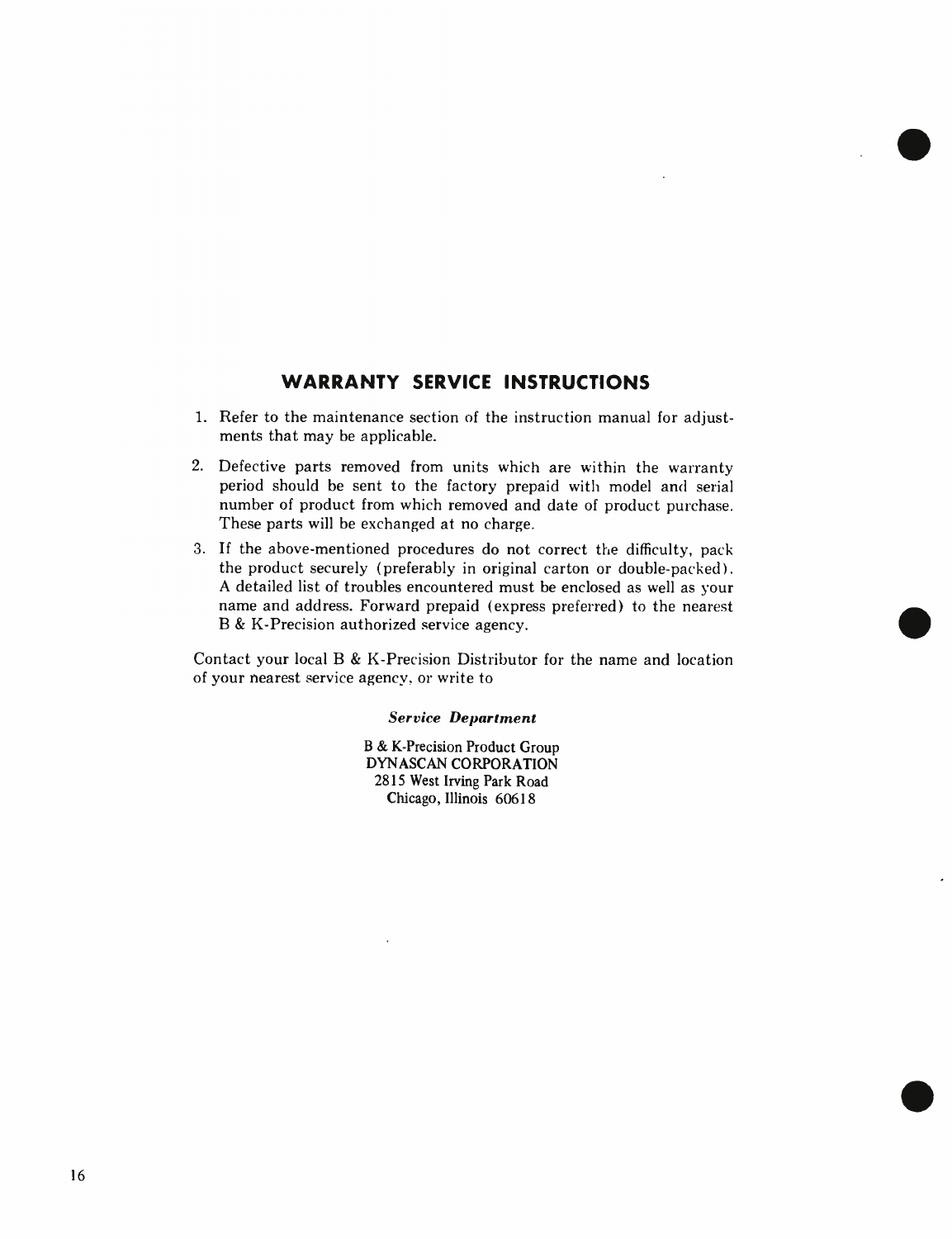

•

•